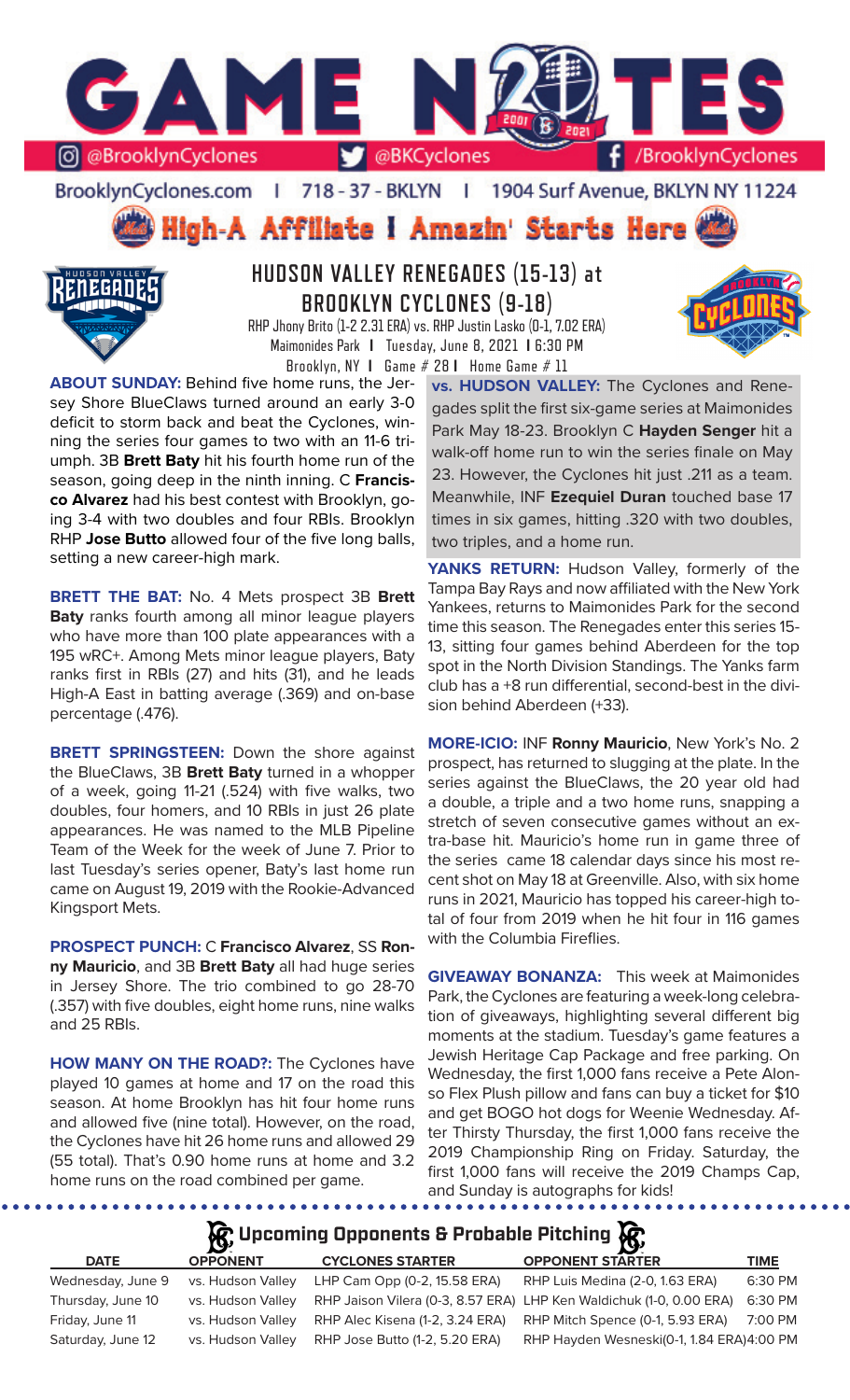### **JUNE 8 VS HUDSON VALLEY STARTING PITCHER PAGE 2**



**LAST TIME OUT:** Justin Lasko allowed four hits and four runs in one inning against Jersey Shore on Wednesday night at FirstEnergy Park. He tossed four scoreless, hitless innings outside of that one bad frame.

**LASTING START:** Lasko turned in an eight-inning, eight-strikeout performance against Daytona on Wednesday for St. Lucie. It was the longest outing of his professional career.

**NEW MAN:** Lasko broke camp with St. Lucie as a starter/ piggybacker. The righty pitched 23 innings and posted 25 strikeouts with a 1.96 ERA. He allowed four walks and two home runs with an opponents average of .185.

**2019:** Lasko pitched 10 times for Brooklyn, posting a 1.43 earned run average in all relief appearances. He was called up to Low-A Columbia and made 11 appearances (one start), posting a 2.57 ERA.

**MADDUX MAN:** Lasko, during his time with UMass, pitched a "Maddux" on April 12, 2019, earning a complete-game shutout while throwing just 96 pitches against George Washington.

**COLLEGE:** The UMass product pitched for four seasons with the Minutemen before earning a senior season draft selection by the Mets. In his final campaign, he led the Atlantic 10 Conference in innings (88.1), complete games (4), and shutouts (2). He was also ranked fifth with 82 strikeouts.

|                | G         | <b>ERA</b>     | IP  | н        | R        | ER        | HR         | <b>BB</b> | ĸ              | <b>AVG</b> |
|----------------|-----------|----------------|-----|----------|----------|-----------|------------|-----------|----------------|------------|
| Home           |           |                |     |          |          |           |            |           |                |            |
| Road           | 1         | 7.20           | 5.0 | 4        | 4        | 4         | 1          | 1         | 3              | .235       |
| May            |           |                |     |          |          |           |            |           |                |            |
| June           | 1         | 7.20           | 5.0 | 4        | 4        | 4         | 1          | 1         | 3              | .235       |
| July           |           |                |     |          |          |           |            |           |                |            |
| August         |           |                |     |          |          |           |            |           |                |            |
| September      |           |                |     |          |          |           |            |           |                |            |
|                |           | R              | н   | 2B       | 3B       | <b>HR</b> | <b>RBI</b> | <b>BB</b> | <b>SO</b>      | <b>OPS</b> |
|                | <b>PA</b> |                |     |          |          |           |            |           |                |            |
| vs. Left       | 7         | 1              | 1   | $\Omega$ | $\Omega$ | O         | O          | O         | $\Omega$       | .286       |
| vs. Right      | 12        | 3              | 12  | $\Omega$ | $\circ$  | 1         | 3          | 1         | 3              | .933       |
| <b>RISP</b>    | 2         | $\overline{2}$ | 1   | $\Omega$ | $\circ$  | 0         | 1          | O         | $\Omega$       | 1.500      |
| Team ahead     | 9         | 3              | 1   | $\Omega$ | $\circ$  | 1         | 3          | 0         | $\overline{2}$ | .611       |
| Team behind    |           |                |     |          |          |           |            |           |                |            |
| Ahead in count | 5         | O              | 1   | 0        | $\circ$  | 0         | O          | 0         | 2              | .400       |

|                          |              |            |     |                      |                | 2021 GAME-BY-GAME |                |                |             |            |
|--------------------------|--------------|------------|-----|----------------------|----------------|-------------------|----------------|----------------|-------------|------------|
| High-A Brooklyn Cyclones |              |            |     |                      |                |                   |                |                |             |            |
| <b>DATE</b>              | <b>OPP</b>   | <b>DEC</b> | ΙP  | н                    | R              | ER                | BB             | κ              | <b>HR</b>   | <b>AVG</b> |
| 6/2                      | $@$ JS       |            | 5.0 | 4                    | 4              | 4                 | 1              | 3              | 1           | .235       |
|                          |              |            |     | Low-A St. Lucie Mets |                |                   |                |                |             |            |
| 5/26                     | vs. DBT      |            | 8.0 | 5                    | 1              | 1                 | $\Omega$       | 8              | 1           | .185       |
| 5/20                     | @PMB         | W          | 5.0 | 2                    | O              | $\Omega$          | $\overline{2}$ | 6              | $\Omega$    | .189       |
| 5/14                     | @DBT         |            | 6.0 | 5                    | $\overline{2}$ | $\overline{2}$    | 1              | 4              | $\Omega$    | .216       |
| 5/7                      | vs. JUP      | W          | 4.0 | 3                    | $\mathcal{P}$  | $\overline{2}$    | 1              | $\overline{7}$ | 1           | .200       |
|                          |              |            |     |                      |                |                   |                |                |             |            |
|                          | K%           |            |     |                      | BB%            |                   |                |                | <b>HR/9</b> |            |
|                          |              |            |     |                      |                |                   |                |                |             |            |
|                          | 15.8%        |            |     |                      | 5.3%           |                   |                |                | 1.80        |            |
|                          | <b>BABIP</b> |            |     |                      | GB%            |                   |                |                | <b>FIP</b>  |            |
|                          |              |            |     |                      |                |                   |                |                |             |            |
|                          | .214         |            |     |                      | 71.4%          |                   |                |                | 5.62        |            |

### **LASKO'S SEASON AND CAREER HIGHS**

| 2021 Season                |                              | Career                        |
|----------------------------|------------------------------|-------------------------------|
| 8 (5/26 vs. Daytona)       | <b>Strikeouts</b>            | 8 (5/26/21 vs. Daytona)       |
| None                       | <b>Double Digit K Games</b>  | None                          |
| 5 (2x, 5/20 at Palm Beach) | <b>High Hits, Game</b>       | 5 (5/20/21 at Palm Beach)     |
| 1(3x, 6/2 @ Jersey Shore)  | High HR, Game                | 1 (6x, 6/2/21 @ Jersey Shore) |
| 4 (6/2/21 @ Jersey Shore)  | <b>High Runs, Game</b>       | 4 (6/2/21 @ Jersey Shore)     |
| 2 (5/29 at Palm Beach)     | <b>High Walks, Game</b>      | 2 (3x, 5/29/21 at Palm Beach) |
| 8.0 (5/26 vs. Daytona)     | <b>Innings Pitched, Game</b> | 8.0 (5/26/21 vs. Daytona)     |
| None                       | <b>Complete Games</b>        | None                          |
| None                       | <b>Shutouts</b>              | None                          |
|                            |                              |                               |

| <b>CATCHER ERA</b> |   |    |            |            |  |  |
|--------------------|---|----|------------|------------|--|--|
| <b>NAME</b>        | G | ER | <b>INN</b> | <b>ERA</b> |  |  |
| Alvarez            | 5 | 28 | 42.1       | 5.95       |  |  |
| Mena               | 5 | 21 | 41         | 4.61       |  |  |
| Senger             | 9 | 44 | 81         | 4.89       |  |  |
| Uriarte            | x | 42 | 65         | 5.82       |  |  |

| CYCLONES STARTING PITCHER BREAKDOWN |   |   |                                                       |     |         |  |  |  |
|-------------------------------------|---|---|-------------------------------------------------------|-----|---------|--|--|--|
| <b>STARTER</b>                      |   |   | <b>GS Quality StartsRun SupportRS/Start BC Record</b> |     |         |  |  |  |
| Butto, Jose                         | 6 | O | 31                                                    | 5.2 | $3-3$   |  |  |  |
| Kisena, Alec                        | 4 | O | 22                                                    | 5.5 | $1 - 3$ |  |  |  |
| Lasko, Justin                       |   | O |                                                       | 1.0 | $O-1$   |  |  |  |
| Opp, Cam                            | 3 | O | 10                                                    | 3.3 | $1 - 2$ |  |  |  |
| Rojas, Oscar                        | 4 | 0 | 21                                                    | 5.3 | $1 - 3$ |  |  |  |
| Vilera, Jaison                      | 5 | O | 18                                                    | 3.6 | $0 - 5$ |  |  |  |
| Walker, Josh                        |   |   | 27                                                    | 68  | $3-1$   |  |  |  |

| BROOKLYN CYCLONES PITCHING BREAKDOWN |     |                                        |              |  |  |  |  |  |  |                       |                                                   |       |                                             |       |  |  |  |                   |
|--------------------------------------|-----|----------------------------------------|--------------|--|--|--|--|--|--|-----------------------|---------------------------------------------------|-------|---------------------------------------------|-------|--|--|--|-------------------|
|                                      | W-L | ERA                                    |              |  |  |  |  |  |  | IP H R ER BB K HR AVG |                                                   | W-L   | ERA                                         | IP HR |  |  |  | ER BB K HR AVG    |
| <b>STARTERS</b>                      |     | 5-13 6.61                              | 113.0 116 91 |  |  |  |  |  |  |                       | 83 44 121 25 .262 HOME                            | $3-7$ | 4.45 89.0 83 49                             |       |  |  |  | 44 38 87 5 .249   |
| <b>RELIEVERS</b>                     |     | 4-5 4.26 116.1 108 65 70 61 136 9 .241 |              |  |  |  |  |  |  |                       | <b>I ROAD</b>                                     | 6-11  | 6.09 140.1 141 112                          |       |  |  |  | 95 67 170 29 .247 |
| <b>TOTAL</b>                         |     |                                        |              |  |  |  |  |  |  |                       | 9-18 5.22 229.1 224 161 133 105 257 34 .251 TOTAL |       | 9-18 5.22 229.1 224 161 133 105 257 34 .251 |       |  |  |  |                   |

**BULLPEN NOTES**

-RHP Allan Winans has a team-low .208 BABIP, the lowest among the relievers.

-RHP Bryce Montes de Oca leads the relievers with a 31.9% strikeout rate.

-RHP Brian Metoyer's 3.00 FIP is the lowest in the Cyclones bullpen.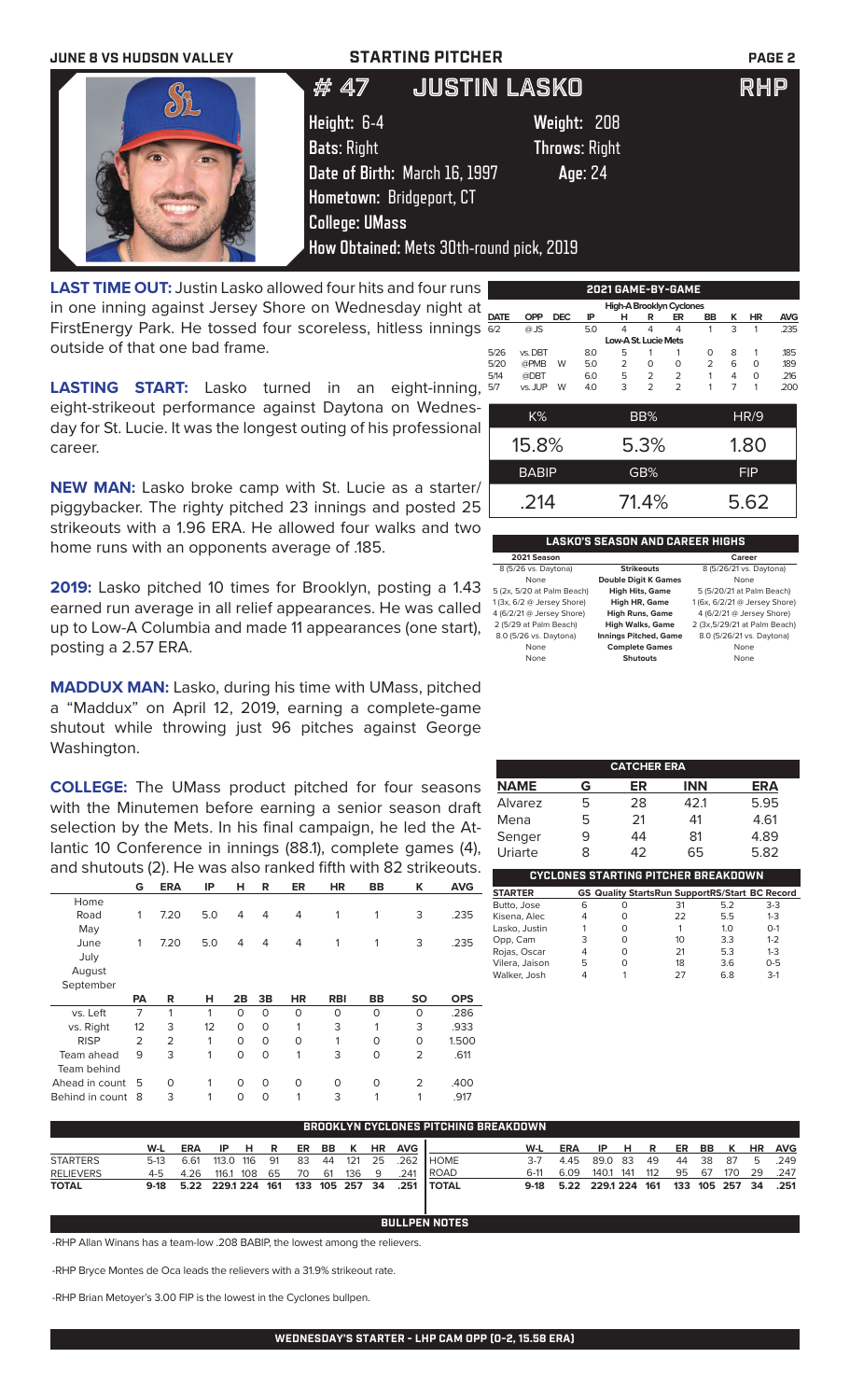## **JUNE 8 VS HUDSON VALLEY BATTING PAGES PAGE 3**

| # 19    FRANCISCO ALVAREZ - C |                  |
|-------------------------------|------------------|
| <b>.ast Game:</b> 3-4. 4 RBI  | <b>Home: 2-1</b> |

**RISP:** 3-7 **Road:** 7-22 **Multi-Hit Games:** 1 (6/6 at Jersey Shore) **Season High, Runs:** 1 (2x, 6/4 at JS)

**Last Game:** 3-4, 4 RBI **Home:** 2-12 **Last HR:** 6/4 at Jersey Shore **Season High, Hits:** 3 (6/6 at JS) **Multi-RBI Games:** 2 (6/4 at Jersey Shore)

**Season High, RBI:**  $4(6/6$  at JS)<br>**Season High, RBI:**  $4(6/3$  at JS) **# 19 FRANCISCO ALVAREZ - C .283, 2 HR, 9 RBI, .491 wOBA, wRC+ 192**

- Enters his fourth year in the Mets organization...Called up from Low-A St. Lucie on Monday, May 24...19 years old, turning 20 on November 19 • Ranks as the No. 1 prospect in the Mets system according to both *MLB Pipeline* and *Baseball America*...Ranked as No. 4 catching prospect in baseball and the
- No. 38 prospect in the game according to *MLB Pipeline* • Hit .417 (20-48) with five doubles, two home runs, and 12 RBIs in 15 games with St. Lucie...Struck out seven times and walked 15...went 2-for-4 in stolen bases
	- Non-roster invitee to Mets Spring Training...Signed with NYM as NDFA on July 2, 2018

| $# 9$ ZACH ASHFORD - OF .            |                   |                                                    | . 194, 1 HR, 3 RBI, .372 wOBA, wRC+ 121. [ |
|--------------------------------------|-------------------|----------------------------------------------------|--------------------------------------------|
| <b>Last Game:</b> 1-3, $2 \text{ R}$ | <b>Home: 4-17</b> | Last HR: 5/23 vs. Hudson Valley                    | Season High, Hits: 2 (5/23 vs. HV)         |
| <b>RISP: 1-7</b>                     | <b>Road: 3-19</b> | <b>Multi-Hit Games: 1 (5/23 vs. Hudson Valley)</b> | <b>Season High, Runs: 2 (6/6 at JS)</b>    |
| <b>Streak:</b> $2 G (2-7)$           | $vs.$ JS: $3-19$  | <b>Multi-RBI Games: 1(5/23 vs. Hudson Valley)</b>  | <b>Season High, RBI:</b> 2 (5/23 vs. HV)   |
|                                      |                   |                                                    | <b>Season High, SB:</b>                    |

- Enters his third year in the Mets organization...Called up from Low-A St. Lucie on Saturday, May 22
- Hit .340 (17-50) in 14 games with the St. Lucie Mets in 2021, collecting three doubles and six walks with a stolen base
- Spent his first few games as a pro with Brooklyn in 2019, hitting .136 in 16 games before being sent to the GCL Mets (37 G, .295/2/23/.413)
- Drafted by the Mets out of Fresno State in the 6th round of the 2019 MLB Draft

| # 22 BRETT BATY - INF                     |                    |                                                 | .369, 4 HR, 27 RBI, .470 wOBA, wRC+ 195         |
|-------------------------------------------|--------------------|-------------------------------------------------|-------------------------------------------------|
| <b>Last Game: 1-3, RBI, 2 R, 2 BB, HR</b> | <b>Home: 9-30</b>  | <b>Last HR:</b> 6/6 at Jersey Shore             | <b>Season High, Hits: 4 (5/19 vs. HV))</b>      |
| <b>RISP:</b> 16-26 (.615)                 | <b>Road: 22-53</b> | <b>Multi-Hit Games: 9 (6/3 at Jersey Shore)</b> | <b>Season High, Runs:</b> $2$ (4x, $6/6$ at JS) |
| <b>Streak:</b> 6 G (11-21)                | $vs.$ JS: 11-21    | <b>Multi-RBI Games:</b> 8 (6/4 at Jersey Shore) | <b>Season High, RBI:</b> $4$ (2x, $6/3$ at JS)  |
|                                           |                    |                                                 | <b>Season High, SB:</b> 1 (2x, 5/19 vs. HV)     |

- Enters his third year in the Mets organization...Rated as the No. 4 prospect in the Mets system and the No. 94 prospect in baseball according to *MLB Pipeline*
- Earned a non-roster invitation to Spring Training in 2021, collecting a double and a single in 10 games and 10 at-bats
- Joined the Alternate Training Site in Brooklyn in 2020 • Spent the majority of his first pro season with Kingsport (R) before a promotion to Brooklyn to finish the 2019 season, winning the league title with the Cyclones • Committed to the University of Texas before being drafted in the first round (12th overall) in 2019

| I#3<br>CODY BOHANEK - INF                                                      |                                                    |                                                                                                                                                                | .313. 1 HR. 2 RBI. .464 WOBA. WRC+ 183                                                                                                                              |  |  |  |  |
|--------------------------------------------------------------------------------|----------------------------------------------------|----------------------------------------------------------------------------------------------------------------------------------------------------------------|---------------------------------------------------------------------------------------------------------------------------------------------------------------------|--|--|--|--|
| <b>Last Game: 1-6. HR. 2 RBI. R</b><br>$RISP: 0-5$<br><b>Streak: 1 G (1-6)</b> | Home:<br><b>Road: 5-16</b><br><b>vs. ASH: 5-16</b> | <b>Last HR: 5/8 at Asheville</b><br><b>Multi-Hit Games: 1(5/5 at Asheville)</b><br><b>Multi-RBI Games:</b>                                                     | <b>Season High, Hits: 3 (5/5 at Asheville)</b><br><b>Season High, Runs: 2 (5/4 at Asheville)</b><br><b>Seaon High, RBI:</b> 1(5/8 at Asheville)<br>Season High, SB: |  |  |  |  |
|                                                                                |                                                    | • Enters his third year in the Mets organization and his fifth as a professionalTraded from Houston to the Mets in January of 2019 along with 3B J.D. Davis in |                                                                                                                                                                     |  |  |  |  |

- exchange for OF Ross Adolph, INF Luis Santana, and C Scott Manea
- Returns from Triple-A Syracuse 5/12-6/8: 19 G, .185/.338/.278 (10-54) with three doubles, one triple and two RBIs.
- Broke camp with Brooklyn: 5 G, .313/.500/.500 with a home run a two RBIs

|                                                   | • Originally drafted by Houston in the 30th round of the 2017 MLB Draft. |                                                                                                                                           |                                                                                                       |
|---------------------------------------------------|--------------------------------------------------------------------------|-------------------------------------------------------------------------------------------------------------------------------------------|-------------------------------------------------------------------------------------------------------|
| $# 8$ ANTOINE DUPLANTIS - OF                      |                                                                          |                                                                                                                                           | .283. 1 HR. 5 RBI. .343 WOBA. WRC+ 116                                                                |
| Last Game: $2-5. R$<br><b>RISP:</b> 5-18 $(.278)$ | <b>Home: 5-30</b><br><b>Road: 20-62</b>                                  | <b>Last HR:</b> 5/6 at Asheville<br><b>Multi-Hit Games: 7 (6/6 at Jersey Shore)</b>                                                       | <b>Season High, Hits: 4 (5/16 at Greenville)</b><br>Season High, Runs: 4 (5/16 at Greenville)         |
| <b>Streak: 3 G (5-14)</b>                         | vs. JS: 7-20                                                             | <b>Multi-RBI Games: 1(5/12 at Greenville)</b>                                                                                             | <b>Season High, RBI:</b> 2 (5/12 at Greenville)<br><b>Season High, SB:</b> 1 (2x, 5/16 at Greenville) |
|                                                   |                                                                          | Fatoa kichiad waa in the Mete cannication - Cannt kichaki waa dik Daedda ana anadha waan waanin a waa amingti mwaka 3040 NNDL Chompionala |                                                                                                       |

- Enters his third year in the Mets organization ...Spent his draft year with Brooklyn and scored the game-winning run against Lowell in the 2019 NYPL Championship • Recorded eight outfield assists in 47 games to lead Brooklyn in 2019
- Finished his LSU career with 359 hits, most in school history and second-most in SEC history behind fellow Mets MiLB outfielder Jake Mangum (383 hits)...Never
- finished a season at LSU hitting lower than .316 • Mets 12th round pick, 2019...Also drafted in the 19th round by Cleveland in 2018...Brother Armond, holds the world record in the pole vault with a height of 6.18m.

| $#$ 20 JOE GENORD - INF    |                    |                                                 | . .230, 6 HR, 12 RBI, .325 wOBA, wRC+ 104                         |
|----------------------------|--------------------|-------------------------------------------------|-------------------------------------------------------------------|
| <b>Last Game:</b> 1-5, 2 K | <b>Home: 6-31</b>  | <b>Last HR:</b> 6/1 at Jersey Shore             | <b>Season High, Hits: 3 (2x, 5/19 vs. HV)</b>                     |
| <b>RISP:</b> 1-18 (.056)   | <b>Road: 14-57</b> | Multi-Hit Games: 3 (5/19 vs. Hudson Valley)     | <b>Season High, Runs:</b> $3$ ( $2x$ , $5/19$ vs. $HV$ )          |
| <b>Streak:</b> 2 G (2-9)   | $vs.$ JS: $3-21$   | <b>Multi-RBI Games:</b> 3 (6/1 at Jersey Shore) | <b>Season High, RBI:</b> 3 (5/8 at Asheville)<br>Season High, SB: |
|                            |                    |                                                 |                                                                   |

- Enters his third year in the Mets organization...Named to the NYPL All-Star team and won a league title with Brooklyn in 2019 • Led the Cyclones with nine home runs and 44 RBIs...Earned Player of the Week honors with the Cyclones during the week of July 7.
- Two-time All-AAC honoree who led USF in home runs in each of his three seasons
- 
- Mets 9th round pick in 2019 out of South Florida • Also drafted by the Los Angeles Dodgers in the 19th round of the 2015 draft.

| #35 ADRIAN HERNANDEZ - OF                  |                                        |                                                          | .140, 1 HR, 1 RBI, .167 wOBA, wRC+ 6                                                |
|--------------------------------------------|----------------------------------------|----------------------------------------------------------|-------------------------------------------------------------------------------------|
| Last Game: 0-5<br><b>RISP: 2-13 (.154)</b> | <b>Home: 4-23</b><br><b>Road: 4-31</b> | Last HR:<br><b>Multi-Hit Games: 1(5/25 vs. Aberdeen)</b> | Season High, Hits: 2 (5/25 vs. Aberdeen)<br><b>Season High, Runs: 1 (6/1 at JS)</b> |
| Streak:                                    | $vs.$ JS: $2-18$                       | <b>Multi-RBI Games:</b>                                  | <b>Season High, RBI:</b> 1 (6/1 at JS)<br>Season High, SB:                          |

• Enters his fifth year in the Mets organization...received 5/8 from extended spring training after the injury to OF Scott Ota.

- Ranked the No. 30 Prospect in the NYM system by *MLB Pipeline...*Limited to four games with the GCL Mets in 2019 due to hamstring injuries.
- Hit .261 with five homers and 34 RBIs in 63 games in the Dominican Summer League in 2018.
- Signed for \$1.5 million by the Mets as a non-drafted international free agent in 2017

| #2<br>RONNY MAURICIO - INF    |                    |                                                 | .262, 6 HR, 22 RBI, .348 wOBA, wRC+ 119                   |
|-------------------------------|--------------------|-------------------------------------------------|-----------------------------------------------------------|
| <b>Last Game: 1-5, 2B, 2K</b> | <b>Home: 6-35</b>  | <b>Last HR:</b> 6/5 at Jersey Shore             | Season High, Hits: 3 (2x, 5/16 at Greenville)             |
| <b>RISP:</b> $8-27$ (.296)    | <b>Road: 22-68</b> | <b>Multi-Hit Games:</b> 4 (6/3 at Jersey Shore) | <b>Season High, Runs:</b> $2 \times (4 \times 6/3)$ at JS |
| <b>Streak:</b> 1 G (1-4)      | vs. JS: 7-27       | <b>Multi-RBI Games:</b> 6 (6/5 at Jersey Shore) | <b>Seaon High, RBI:</b> 4 (2x, 5/16 at Greeville)         |
|                               |                    |                                                 | <b>Season High, SB: 1(5/23 vs. HV)</b>                    |

• Enters his fifth year in the Mets organization...Rated as the No. 2 prospect in the Mets system and the No. 58 prospect in baseball according to *MLB Pipeline* • Non-roster invitee to Spring Training for the third consecutive season...Spent 2020 at the Mets Alternate Site and had one at-bat with the Tigres del Licey in the Dominican Winter League

• Named a South Atlantic League mid-season All-Star with Columbia (A) in 2019

• Won the 2018 GCL Mets Sterling Award, given to the team's most valuable player...Signed with the Mets as a 16-year-old on July 2, 2017.

| # 16 JOSE MENA - C    |                   |                         | .087, 0 HR, 2 RBI, .168 w0BA, wRC+ 6                 |
|-----------------------|-------------------|-------------------------|------------------------------------------------------|
| <b>Last Game: DNP</b> | <b>Home: 0-10</b> | Last HR:                | <b>Season High, Hits: 1(2x, 5/14 at Greenville)</b>  |
| $RISP: 0-5$           | <b>Road: 2-13</b> | <b>Multi-Hit Games:</b> | <b>Season High, Runs: 1 (2x, 5/16 at Greenville)</b> |
| Streak:               | $vs.$ JS: 0-2     | <b>Multi-RBI Games:</b> | <b>Season High, RBI:</b> 1 (2x, 5/21 vs. HV)         |
|                       |                   |                         | Season High, SB:                                     |

Enters his sixth year in the Mets organization

• Has caught 81% of would-be base stealers (51 of 81) in his previous four seasons in the system. • Signed with the Mets on June 22, 2016 as international free agent.

<sup>•</sup> Won a 2019 NYPL Championship with Brooklyn, posting his best offensive season as a professional, posting career highs in batting average, hits, home runs, RBIs, and runs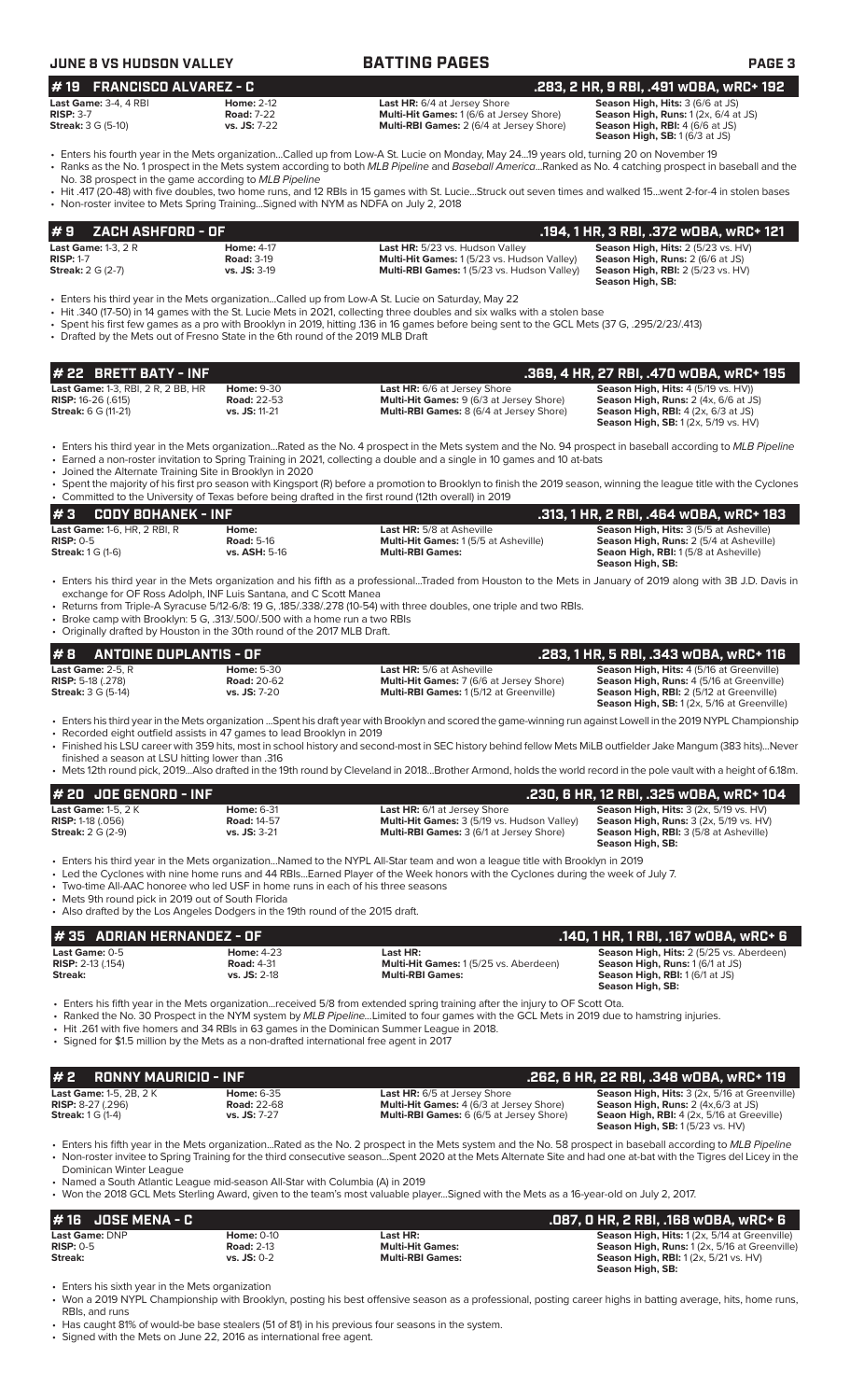## **JUNE 8 VS HUDSON VALLEY BATTING PAGES PAGE 4**

| 1# 12 GERSON MOLINA - OF     |                                                                                    |                         | .109. 0 HR. 0 RBI. .167 w0BA. wRC+ 6              |  |  |
|------------------------------|------------------------------------------------------------------------------------|-------------------------|---------------------------------------------------|--|--|
| Last Game: DNP               | <b>Home: 3-16</b>                                                                  | Last HR:                | <b>Season High, Hits: 1 (3x, 5/27 vs. ABD G2)</b> |  |  |
| <b>RISP:</b> $0-13$ $(.000)$ | <b>Road: 2-30</b>                                                                  | Multi-Hit Games:        | <b>Season High, Runs: 1 (3x, 6/2 at JS)</b>       |  |  |
| Streak:                      | $vs.$ JS: 1-5                                                                      | <b>Multi-RBI Games:</b> | Season High, RBI:                                 |  |  |
|                              |                                                                                    |                         | Season High, SB:                                  |  |  |
|                              | • Enters his fourth season in the Mets organization, having played just one season |                         |                                                   |  |  |

- Played 93 games with the Columbia Fireflies (A) in 2019...Struck out 106 times in 326 plate appearances (33% strikeout rate)
- Received a signing bonus of \$175,000 when he signed with the Mets on August 25, 2018
- Played four seasons in the Cuban National Series with Ciego de Avila, hitting .231 over 93 career games and just 26 plate appearances.

| $\sharp$ 19 $\;$ LUKE RITTER - INF $\;$ |                    |                                                | .235, 4 HR, 13 RBI, .304 wOBA, wRC+ 91           |
|-----------------------------------------|--------------------|------------------------------------------------|--------------------------------------------------|
| <b>Last Game: 0-3 2 BB.</b>             | <b>Home: 6-31</b>  | Last HR: 5/29 vs. Aberdeen                     | <b>Season High, Hits: 3 (5/11 at Greenville)</b> |
| <b>RISP:</b> $3-25$ (.120)              | <b>Road: 14-54</b> | <b>Multi-Hit Games:</b> 4 (5/29 vs. Aberdeen)  | <b>Season High, Runs: 2 (5/8 at Asheville)</b>   |
| Streak:                                 | $vs.$ JS: 3-16     | <b>Multi-RBI Games: 3 (5/16 at Greenville)</b> | <b>Season High, RBI: 3 (5/16 at Greenville)</b>  |
|                                         |                    |                                                | <b>Season High, SB: 1(5/12 at Greenville)</b>    |

• Enters his third year in the Mets organization...Won a New York-Penn League title with Brooklyn in 2019

Led Brooklyn in 2019 in games played (68), runs (39), doubles (15), and walks (33) • Two-time First Team All-AAC honoree

• Mets 7th-round pick in 2019 from Wichita State...Also drafted by the Minnesota Twins in the 37th round of the 2018 MLB Draft

| • Played linebacker at Rockhurst High School and set the school record with 184 tackles. |                    |                         |                                                             |  |  |  |  |  |
|------------------------------------------------------------------------------------------|--------------------|-------------------------|-------------------------------------------------------------|--|--|--|--|--|
| $# 4$ LT STRUBLE - OF                                                                    |                    |                         | .200. 0 HR. 0 RBI. .355 WOBA. WRC+ 110                      |  |  |  |  |  |
| Last Game: DNP                                                                           | <b>Home: 1-5</b>   | Last HR:                | <b>Season High, Hits: 1(5/21 vs. HV)</b>                    |  |  |  |  |  |
| <b>RISP:</b> $0-3$ (.000)                                                                | Road:              | <b>Multi-Hit Games:</b> | <b>Season High, Runs:</b> $1(2 \times 5/21 \text{ vs. HV})$ |  |  |  |  |  |
| <b>Streak:</b> $1 \text{ G } (1-2)$                                                      | <b>vs. HV: 1-5</b> | <b>Multi-RBI Games:</b> | <b>Season High, RBI:</b> 1(5/19 vs. HV)                     |  |  |  |  |  |
|                                                                                          |                    |                         | Season High, SB:                                            |  |  |  |  |  |

• Enters his third year in the Mets organization...Returns 6/8 from Triple-A Syracuse...went 1-2 with a walk in two games...received from Low-A St Lucie on 5/18.

• With Brooklyn 5/19-5/23: 1-5...Went 6-21 (.286) with three RBIs and four walks in seven games with the St. Lucie Mets to begin the year • Played in the GCL in 2019, hitting .231 over 18 games during his draft year

| $\,$ Selected by the Mets in the 29th round in 2019 out of Felician CollegeHails from Hammonton, NJ |                   |                                                    |                                                    |  |  |  |  |
|-----------------------------------------------------------------------------------------------------|-------------------|----------------------------------------------------|----------------------------------------------------|--|--|--|--|
| $\#$ 4 BLAKE TIBERI - INF/OF                                                                        |                   |                                                    | . 192, O HR, 1 RBI, .282 wOBA, wRC+ 77.            |  |  |  |  |
| Last Game: DNP                                                                                      | <b>Home: 4-14</b> | Last HR:                                           | <b>Season High, Hits: 2 (2x, 5/27 vs. ABD G2)</b>  |  |  |  |  |
| <b>RISP:</b> 1-12 $(.091)$                                                                          | <b>Road: 6-43</b> | <b>Multi-Hit Games:</b> 2 (5/27 vs. Aberdeen - G2) | <b>Season High, Runs:</b> $2(5/22 \text{ vs. HV})$ |  |  |  |  |
| Streak:                                                                                             | $vs.$ JS: 1-7     | <b>Multi-RBI Games:</b>                            | <b>Season High, RBI:</b> 1(5/8 at Asheville)       |  |  |  |  |

• Enters his sixth year in the Mets organization...Returns to Brooklyn for the first time since his pro debut year in 2016 • Spent parts of two seasons with Columbia and St. Lucie...Underwent Tommy John surgery on his elbow on May 3, 2017, missing the remainder of the season after just five games

**Season High, SB:** 

• Has played second base, third base, left field and right field across more than 295 games

• Mets 3rd round draft pick in 2016 from Louisville...2016 Third Team All-ACC in final year in college.

| $# 17$ JUAN URIARTE - C                            |                                                         |                                                                | .161, 0 HR, 0 RBI, .204 w0BA, wRC+ 29                                                                                       |
|----------------------------------------------------|---------------------------------------------------------|----------------------------------------------------------------|-----------------------------------------------------------------------------------------------------------------------------|
| <b>Last Game:</b> 0-4. R<br>$RISP: 0-4$<br>Streak: | <b>Home: 2-11</b><br><b>Road: 3-20</b><br>vs. $JS: 1-8$ | Last HR:<br><b>Multi-Hit Games:</b><br><b>Multi-RBI Games:</b> | <b>Season High, Hits:</b> $1(4x, 6/2$ at JS)<br>Season High, Runs: 2 (5/19 vs. HV)<br>Season High, RBI:<br>Season High, SB: |
|                                                    |                                                         |                                                                |                                                                                                                             |

• Enters his eighth year in the Mets organization...Spent 2019 with Columbia (A) and the GCL Mets (R)

• Injured in his first at-bat with Brooklyn in 2018 on Opening Day at Staten Island, missing the entire season

• Finished 10th in batting average in the Appalachian League with Kingsport in 2017, hitting .305

• Caught 16 of 44 (36%) would-be base stealers in 2019.

• Signed with the Mets as a NDFA on July 4, 2014.

| # 10 ANTHONY WALTERS - INF |                   |                                                    | .150. 0 HR. 4 RBI. .238 w0BA. wRC+ 50         |
|----------------------------|-------------------|----------------------------------------------------|-----------------------------------------------|
| <b>Last Game:</b> DNP      | <b>Home: 5-19</b> | Last HR:                                           | <b>Season High, Hits: 2 (2x, 5/22 vs. HV)</b> |
| <b>RISP:</b> 4-13 (.308)   | <b>Road: 1-21</b> | <b>Multi-Hit Games: 2 (5/22 vs. Hudson Valley)</b> | <b>Season High, Runs:</b> $1(4x, 6/3$ at JS)  |
| Streak:                    | $vs.$ JS: 2-19    | <b>Multi-RBI Games:</b> 2 (5/22 vs. Hudson Valley) | <b>Season High, RBI:</b> 2 (2x, 5/22 vs. HV)  |
|                            |                   |                                                    | Season High, SB:                              |

• Enters his second year and first season in the Mets organization...Selected as one of six by the Mets in the 2020 MLB Draft (3rd round - San Diego State) • Drafted with teammate Casey Schmitt (SFG) in the top 100 picks of the MLB Draft, setting a mark for the first time two Aztecs have been drafted top 100 since Taber Lee and current Cyclones pitching coach Royce Ring in 2002

• Hit .271 in just 16 games for the Aztecs in 2020...Transferred to SDSU from Mt. San Antonio College after the 2018 season

• Attended Cal and played one season with the Golden Bears in 2017

| <b>Hardest Hit Balls - 2021</b> |                                   |                   |           |                        |      |                          |                       |           |                        |
|---------------------------------|-----------------------------------|-------------------|-----------|------------------------|------|--------------------------|-----------------------|-----------|------------------------|
| Date                            | Player                            | <b>Opponent</b>   | Exit Velo | Result                 | Date | Player                   | <b>Opponent</b>       | Exit Velo | Result                 |
| 6/1                             | Adrian Hernandez                  | at Jersey Shore   | 109.8     | Home Run               | 6/2  | Ronny Mauricio           | at Jersey Shore       | 106.3     | Single                 |
| 6/6                             | Francisco Alvarez                 | at Jersev Shore   | 109.7     | Single                 | 6/1  | Brett Baty               | at Jersev Shore       | 106       | <b>Home Run</b>        |
| 6/1                             | Ronny Mauricio                    | at Jersev Shore   | 109.6     | <b>Triple</b>          | 5/25 | <b>Francisco Alvarez</b> | vs. Aberdeen          | 105       | Line Drive Out         |
| 6/1                             | Francisco Alvarez at Jersey Shore |                   | 109.0     | Home Run               | 5/20 | Adrian Hernandez         | vs. Hudson Vallev     | 105       | <b>Ground Ball Out</b> |
| 5/25                            | Francisco Alvarez vs. Aberdeen    |                   | 109       | Single                 | 5/27 | Brett Baty               | vs. Aberdeen G1       | 105       | Line Drive Single      |
| 6/5                             | Francisco Alvarez at Jersey Shore |                   | 108.7     | <b>Ground Ball Out</b> | 6/2  | Juan Uriarte             | at Jersev Shore       | 104.9     | Single                 |
| 6/2                             | Francisco Alvarez at Jersey Shore |                   | 108.7     | Single                 | 6/2  | Brett Baty               | at Jersev Shore       | 104.8     | <b>Ground Ball Out</b> |
| 5/23                            | Havden Senger                     | vs. Hudson Vallev | 107       | Home Run               | 6/4  | <b>Francisco Alvarez</b> | at Jersev Shore       | 104.7     | <b>Home Run</b>        |
| 5/29                            | Ronny Mauricio                    | vs. Aberdeen      | 107       | Line Drive Out         | 6/3  | Ronny Mauricio           | at Jersev Shore       | 104.5     | Line Drive Single      |
| 6/6                             | Francisco Alvarez                 | at Jersey Shore   | 106.9     | Double                 | 5/29 | Joe Genord               | vs. Aberdeen          | 104       | Single                 |
| 6/6                             | Joe Genord                        | at Jersey Shore   | 106.6     | <b>Ground Ball Out</b> | 5/21 | Brett Baty               | vs. Hudson Valley 104 |           | Single                 |

# **Recent Home Run Chart**

| Date | Player         | <b>Opponent</b>                   | Exit Velo | Launch Angle | Distance  | 6/4 |                | Francisco Alvarez at Jersey Shore | 104.7 mph | 29.9 | 407 ft. |
|------|----------------|-----------------------------------|-----------|--------------|-----------|-----|----------------|-----------------------------------|-----------|------|---------|
| 5/18 | Joe Genord     | vs. Hudson Valley                 |           |              |           | 6/5 | Ronny Mauricio | at Jersey Shore                   | $102$ mph | 30.2 | 447 ft. |
| 5/23 | Zach Ashford   | vs. Hudson Valley                 | 99 mph    | 29.9         | 394 ft.   |     | Joe Genord     | at Jersey Shore                   | 99 mph    | 25   | 384 ft. |
|      |                | Hayden Senger vs. Hudson Valley   | $107$ mph | 19.8         | 407 ft.   | 6/6 | Brett Baty     | at Jersev Shore                   | 97.4 mph  | 26.3 | 387 ft. |
| 5/29 | Luke Ritter    | vs. Aberdeen                      | 92 mph    | 35.7         | 363 ft.   |     |                |                                   |           |      |         |
| 6/1  | Brett Baty     | at Jersey Shore                   | $106$ mph | 36.3         | 379 ft.   |     |                |                                   |           |      |         |
|      | Joe Genord     | at Jersev Shore                   | $107$ mph | 27.5         | 449 ft.   |     |                |                                   |           |      |         |
|      |                | Adrian Hernandez at Jersey Shore  | $109$ mph | 21.3         | 388 ft    |     |                |                                   |           |      |         |
|      |                | Francisco Alvarez at Jersey Shore | $109$ mph | 20.38        | 416 ft.   |     |                |                                   |           |      |         |
| 6/3  | Brett Baty     | at Jersey Shore                   | $107$ mph | 25           | $413$ ft. |     |                |                                   |           |      |         |
|      | Brett Baty     | at Jersev Shore                   |           |              |           |     |                |                                   |           |      |         |
|      | Ronny Mauricio | at Jersey Shore                   |           |              |           |     |                |                                   |           |      |         |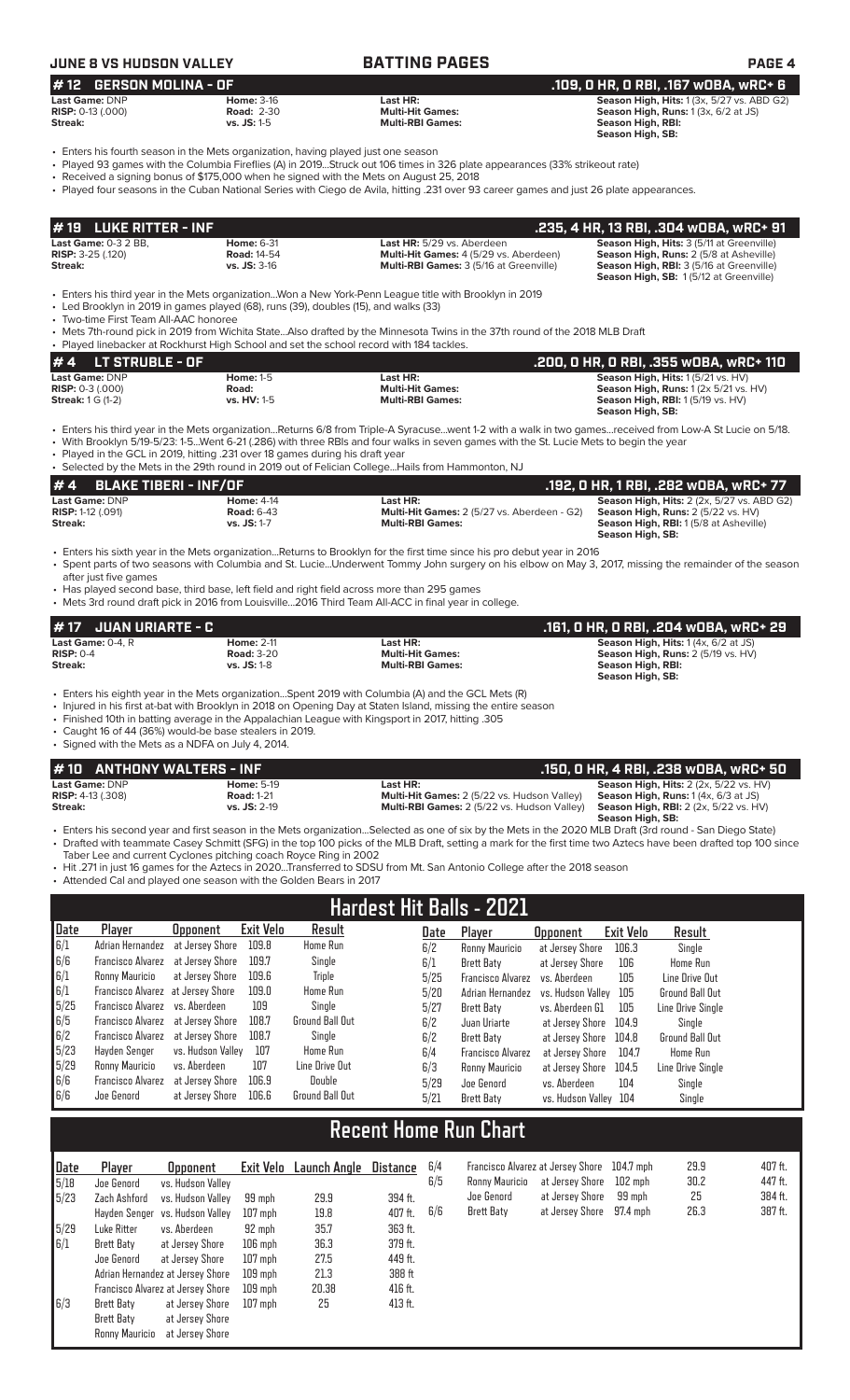| #18                                                 | <b>ANDREW EDWARDS - LHP</b>                                                                        | 23% K%, 11% BB%, 2.77 ERA, 0 SV        |                                |              |                               | <b>LAST FIVE APPEARANCES</b> |                            |                     |                    |                         |                                |                                |                                |
|-----------------------------------------------------|----------------------------------------------------------------------------------------------------|----------------------------------------|--------------------------------|--------------|-------------------------------|------------------------------|----------------------------|---------------------|--------------------|-------------------------|--------------------------------|--------------------------------|--------------------------------|
| Last App: 6/6 at JS                                 | Last Loss: 5/18 vs. HV                                                                             | SV/OP (Last):                          | Holds:                         |              |                               |                              | <b>ANDREW EDWARDS</b>      |                     |                    |                         |                                |                                |                                |
| Leadoff: 1-10                                       | <b>Inherited Runners/Stranded: 4/4</b>                                                             |                                        |                                | DATE         | OPP                           | DEC.                         | IP                         | H                   | R                  | ER                      | <b>BB</b>                      | Κ                              | HI                             |
|                                                     | . Enters his third year in the Mets organizationStruck out the final batter in Game 3 of the 2019  |                                        |                                | 5/18         | vs. HV                        |                              | 1.0                        | 2                   | 1                  | $\mathbf{1}$            | 0                              | 2                              | 0<br>$\Omega$                  |
|                                                     | NYPL Championship Series to win Brooklyn's first outright minor league baseball title in team his- |                                        |                                | 5/22         | vs. HV<br>5/27 vs. ABD G1     |                              | 2.0<br>1.0                 | $\overline{2}$<br>1 | $\circ$<br>$\circ$ | $\circ$<br>$\circ$      | $\circ$<br>$\mathbf{1}$        | $\circ$<br>$\mathbf{1}$        | 0                              |
| tory                                                |                                                                                                    |                                        |                                | 6/2          | @ JS                          |                              | 2.0                        | 1                   | 0                  | 0                       | 2                              | $\mathbf{1}$                   | 0                              |
|                                                     | · Spent the entire 2019 season with the Cyclones, collecting three saves                           |                                        |                                | 6/6          | @ JS                          |                              | 1.1                        | 2                   | 2                  | 2                       | O                              | $\mathbf{1}$                   | 1                              |
|                                                     | . Went to New Mexico State for two seasons after pitching a pair of campaigns for Central Arizona. |                                        |                                |              |                               |                              | <b>BRIAN METOYER</b>       |                     |                    |                         |                                |                                |                                |
| #5                                                  | <b>BRIAN METOYER - RHP</b>                                                                         |                                        | 28 K%, 11 BB%, 4.85 ERA, 0 SV  | DATE         | OPP                           | <b>DEC</b>                   | IP                         | Н                   | R                  | ER                      | BB                             | Κ                              | HI                             |
| Last App: 6/3 at JS                                 | Last Loss: 5/15 at GVL                                                                             | <b>SV/OP (Last):</b> 1/1 (6/3 at JS)   | Holds:                         | 5/15         | @GVL                          | L                            | 1.0                        | 3                   | 4                  | 4                       | 2                              | 2                              | $\circ$                        |
| Leadoff: 4-9, BB, HBP                               | <b>Inherited Runners/Stranded: 4/3</b>                                                             |                                        |                                | 5/19<br>5/23 | vs. HV                        |                              | 2.0<br>2.0                 | $\circ$             | $\mathbf 0$        | 0<br>$\circ$            | $\mathbf 0$                    | $\overline{2}$<br>$\mathbf{1}$ | 0<br>0                         |
|                                                     | Enters his fourth year in the Mets orgWon a New York Penn League title with Brooklyn in 2019 .     |                                        |                                |              | vs. HV<br>5/29 vs. ABD        |                              | 1.1                        | 0<br>1              | 0<br>1             | 1                       | 1<br>2                         | $\overline{2}$                 | 0                              |
|                                                     | • Struck out 40 batters over 28.2 innings with BrooklynSpent his first professional season with    |                                        |                                | 6/3          | @ JS                          | SV                           | 2.0                        | 3                   | 1                  | 1                       | $\Omega$                       | 5                              | 0                              |
| GCL Mets and Kingsport Mets                         |                                                                                                    |                                        |                                |              |                               |                              | <b>BRYCE MONTES DE OCA</b> |                     |                    |                         |                                |                                |                                |
|                                                     | • Joins Ronnie Robbins (30th, 1981 - Toronto) as the only two LSU-Alexandria Generals to be        |                                        |                                | DATE         | OPP                           | DEC.                         | IP                         | H                   | R                  | ER                      | BB                             | Κ                              | HI                             |
| drafted by a MLB team in school history             | • Native of Natchitoches (NACK-ah-tish), the oldest city in Louisiana (est. 1714).                 |                                        |                                | 5/19         | vs. HV                        |                              | 1.0                        | $\mathbf{1}$        | 0                  | 0                       | O                              | $\mathbf{1}$                   | $\mathbf 0$                    |
|                                                     |                                                                                                    |                                        |                                | 5/22         | vs. HV<br>5/25 vs. ABD        |                              | 1.0<br>2.0                 | $\mathbf 0$<br>3    | $\circ$<br>2       | 0<br>2                  | 1<br>2                         | 2<br>2                         | 0<br>0                         |
| #43                                                 | <b>BRYCE MONTES DE OCA - RHP</b>                                                                   |                                        | 32 K%, 19 BB%, 1.59 ERA, 0 SV  |              | 5/29 vs. ABD                  |                              | 1.0                        | $\mathbf 0$         | $\circ$            | $\circ$                 | $\mathbf{1}$                   | $\mathbf{1}$                   | 0                              |
| Last App: 6/3 at JS                                 | <b>Last Loss:</b>                                                                                  | SV/OP (Last):                          | Holds: 1                       | 6/3          | @ JS                          | W                            | 1.2                        | 1                   | $\circ$            | $\Omega$                | 1                              | 4                              | 0                              |
| <b>Leadoff:</b> 1-7, 2 BB                           | <b>Inherited Runners/Stranded: 2/2</b>                                                             |                                        |                                |              |                               |                              | <b>COLBY MORRIS</b>        |                     |                    |                         |                                |                                |                                |
|                                                     | • Enters his fourth year in the Mets orgHas not pitched as a professional due to injuries          |                                        |                                | DATE         | OPP                           | DEC                          | IP                         | H                   | R                  | ER                      | BB                             | К                              | HI                             |
|                                                     | • Underwent Tommy John surgery as a high school junior and missed 2016 after having ulnar          |                                        |                                | $5/11*$      | $@$ DBT*                      |                              | 1.0                        | $\mathbf 0$         | 0                  | 0                       | O                              | $\mathbf{1}$                   | $\circ$                        |
| nerve transposition                                 |                                                                                                    |                                        |                                | $5/14*$      | $@$ DBT*                      |                              | 1.0                        | $\mathbf{1}$        | $\mathbf{1}$       | $\circ$                 | $\circ$                        | $\mathbf{1}$                   | $\mathbf 0$                    |
|                                                     | • Previously drafted by Washington in the 15th round of the 2017 MLB Draft and by the Chicago      |                                        |                                | 5/20         | vs. HV                        |                              | 1.0                        | 4<br>1              | 3<br>1             | 3<br>$\mathbf{1}$       | 1<br>1                         | 1<br>$\overline{4}$            | 0                              |
|                                                     | White Sox in the 14th round of the 2015 MLB Draft.                                                 |                                        |                                | 6/1<br>6/6   | @ JS<br>@ JS                  |                              | 1.2<br>1.2                 | 1                   | 2                  | 2                       | 3                              | 1                              | 0                              |
| #38                                                 | <b>COLBY MORRIS - RHP</b>                                                                          |                                        | 31 K%, 14 BB%, 8.53 ERA, 0 SV  |              | *Pitched with Low-A St. Lucie |                              |                            |                     |                    |                         |                                |                                |                                |
| Last App: 6/6 at JS                                 | <b>Last Loss:</b>                                                                                  | SV/OP (Last):                          | Holds:                         |              |                               |                              |                            | <b>ERIC ORZE</b>    |                    |                         |                                |                                |                                |
| <b>Leadoff:</b> 1-3, 2 BB                           | Inherited Runners/Stranded: 1/0                                                                    |                                        |                                |              | DATE OPP                      | DEC                          | IP                         | н                   | R                  | ER                      | BB                             | Κ                              | HI                             |
|                                                     | • Enters his first season in the Mets organizationcalled up from Low-A St. Lucie on May 20         |                                        |                                | 5/13         | @GVL                          |                              | 1.1                        | 3                   | $\mathbf{1}$       | $\mathbf{1}$            | $\circ$                        | 3                              | $\circ$                        |
|                                                     | • Made four scoreless appearances in relief for the St. Lucie Mets to being 2021                   |                                        |                                | 5/16<br>5/21 | @GVL<br>vs. HV                | L<br>SV                      | 0.2<br>2.0                 | 3<br>0              | 1<br>$\circ$       | $\mathbf{1}$<br>$\circ$ | O<br>0                         | 0<br>3                         | -1<br>0                        |
|                                                     | • Minor League free agent signingpitched at Middlebury in Vermont                                  |                                        |                                |              | 5/27 vs. ABD G1               |                              | 1.2                        | 2                   | 1                  | $\mathbf{1}$            | O                              | $\circ$                        | $\mathbf 0$                    |
| #7                                                  | <b>ERIC ORZE - RHP</b>                                                                             |                                        | 23 K%, 6 BB%, 4.09 ERA, 1 SV   | 6/3          | @ JS                          |                              | 2.1                        | 1                   | 0                  | 0                       | 1                              | 1                              | 0                              |
| Last App: 6/3 at JS                                 | Last Loss: 5/16 at GVL                                                                             | <b>SV/OP (Last):</b> 1/1 (5/21 vs. HV) | Holds:                         |              |                               |                              | <b>MICHEL OTANEZ</b>       |                     |                    |                         |                                |                                |                                |
| <b>Leadoff:</b> 4-10, BB                            | Inherited Runners/Stranded: 6/3                                                                    |                                        |                                | DATE         | OPP                           | <b>DEC</b>                   | IP                         | н                   | R                  | ER                      | BB                             | Κ                              | HI                             |
|                                                     | • Enters his second year and first full season in the Mets organization                            |                                        |                                | 5/21         | vs. HV                        |                              | 1.0                        | $\mathbf{1}$        | $\mathbf 0$        | $\circ$                 | 1                              | 3                              | 0                              |
|                                                     | • One of six draft picks by the Mets in the 2020 MLB Draftfinal selection for the club             |                                        |                                | 5/23<br>5/29 | vs. HV<br>vs. ABD             |                              | 1.0<br>1.1                 | $\mathbf{1}$<br>1   | 0<br>$\mathbf{1}$  | $\circ$<br>$\mathbf{1}$ | $\mathbf{1}$<br>$\overline{2}$ | 0<br>4                         | 0<br>1                         |
|                                                     | • Two-time cancer survivor, beating testicular cancer and stage-zero melanoma                      |                                        |                                | 6/2          | @ JS                          |                              | 1.0                        | $\mathbf 0$         | 0                  | 0                       | $\mathbf 0$                    | 0                              | $\circ$                        |
|                                                     | · Struck out 29 batters over 19.2 innings with Univ. New Orleans in '20 as Saturday starter.       |                                        |                                | 6/6          | @ JS                          |                              | 1.0                        | 1                   | 1                  | $\mathbf{1}$            | 4                              | $\Omega$                       | 0                              |
|                                                     |                                                                                                    |                                        |                                |              |                               |                              | <b>HUNTER PARSONS</b>      |                     |                    |                         |                                |                                |                                |
| # 26                                                | <b>MICHEL OTANEZ - RHP</b>                                                                         |                                        | 28 K%, 22 BB%, 11.42 ERA, 0 SV | DATE         | OPP                           | DEC                          | IP                         | H                   | R                  | ER                      | BB                             | Κ                              | HI                             |
| Last App: 6/6 at JS                                 | <b>Last Loss:</b>                                                                                  | SV/OP (Last): 0/1 (BS at GVL)          | Holds: 1                       | $5/14*$      | $@DBT^*$                      | W                            | 3.0                        | 3                   | $\mathbf{1}$       | $\overline{1}$          | 0                              | 6                              | 0                              |
| Leadoff: 3-9                                        | Inherited Runners/Stranded: 4/0                                                                    |                                        |                                | $5/18*$      | $@PMB*$                       | W                            | 3.0                        | 0                   | $\circ$            | $\circ$                 | $\overline{2}$                 | 4                              | $\mathbf 0$                    |
|                                                     | • Enters his sixth year in the Mets orgNo. 26 prospect in the system according to MLB Pipeline     |                                        |                                | 5/22         | vs. HV                        |                              | 0.1                        | 1                   | 0                  | 0                       | 2                              | 1                              | 0                              |
|                                                     | • Returns to Brooklyn for the second assignment in a row                                           |                                        |                                | 6/5          | 5/25 vs. ABD<br>@ JS          |                              | 2.0<br>3.0                 | $\mathbf{1}$<br>2   | $\circ$<br>2       | 0<br>2                  | 1<br>2                         | 3<br>5                         | $\Omega$<br>1                  |
|                                                     | • Pitched with the Cyclones and won an NYPL title in 2019 and also spent time with Kingsport       |                                        |                                |              |                               |                              |                            |                     |                    |                         |                                |                                |                                |
|                                                     | • Missed 2017 due to injuryStruck out 21 batters in 21.1 innings with the DSL Mets1 in 2016.       |                                        |                                | DATE         | OPP                           | <b>DEC</b>                   | <b>MITCH RAGAN</b><br>IP   | H                   | $\mathsf{R}$       |                         | ER BB                          | Κ                              |                                |
| #44                                                 | <b>HUNTER PARSONS - RHP</b>                                                                        |                                        | 29 K%, 14 BB%, 2.25 ERA, 0 SV  | 5/4          | @ASH                          |                              | 2.0                        | 3                   | 1                  | 1                       | 1                              | 4                              | H <sub>1</sub><br>$\mathbf{1}$ |
| Last App: 6/5 at JS                                 | Last Loss:                                                                                         | SV/OP (Last):                          | Holds:                         | 5/7          | @ASH                          |                              | 2.2                        | 1                   | 3                  | 0                       | 2                              | 3                              | 0                              |
| Leadoff: 0-6, BB                                    | <b>Inherited Runners/Stranded: 4/2</b>                                                             |                                        |                                | 5/12         | @GVL                          | <b>SV</b>                    | 2.0                        | 1                   | 0                  | 0                       | 0                              | 3                              | 0                              |
|                                                     | • Enters his third year in the Mets orgCalled up from Low-A St. Lucie on May 20                    |                                        |                                | 5/16         | @GVL                          | Н                            | 2.0                        | 1                   | 0                  | 0                       | 1                              | 1                              | 0                              |
|                                                     | • Made four relief appearances with the Mets (A-), striking out 18 in 10 innings (45% K rate).     |                                        |                                | 6/5          | @ JS                          | BS, L 0.1                    |                            | 3                   | 3                  | $\overline{2}$          | 0                              | 1                              | 0                              |
|                                                     | • Pitched with the Cyclones and won an NYPL title in 2019                                          |                                        |                                |              |                               |                              | <b>ALLAN WINANS</b>        |                     |                    |                         |                                |                                |                                |
|                                                     |                                                                                                    |                                        |                                | DATE         | OPP                           | <b>DEC</b>                   | IP                         | н                   | R                  | ER                      | BB                             | Κ                              | HI                             |
| #48                                                 | <b>MITCH RAGAN - RHP</b>                                                                           |                                        | 29 K%, 10 BB%, 3.00 ERA, 1 SV  | 5/19         | vs. HV                        |                              | 2.0                        | 1                   | 0<br>1             | 0<br>$\mathbf{1}$       | 1<br>0                         | $\overline{2}$                 | 0<br>0                         |
|                                                     |                                                                                                    |                                        |                                | 5/23         | vs. HV<br>5/27 vs. ABD G2     |                              | 2.0<br>1.0                 | -1<br>0             | 0                  | 0                       | 0                              | $\mathbf{1}$<br>2              | 0                              |
| Last App: 6/5 at JS<br><b>Leadoff:</b> 4-6, BB, HBP | Last Loss: 6/5 at Jersey Shore<br><b>Inherited Runners/Stranded:</b>                               | <b>SV/OP (Last):</b> 1/2 (5/12 at GVL) | Holds: 1                       | 6/1          | @ JS                          |                              | 2.0                        | 2                   | 1                  | 1                       | 1                              | 1                              | 0                              |
|                                                     |                                                                                                    |                                        |                                | 6/3          | @ JS                          |                              | 1.1                        | 1                   | 1                  | 0                       | 2                              | 1                              | 0                              |

• Enters his third year in the Mets organization...Won a title with Brooklyn in 2019,

earning the win in the championship-clinching game against Lowell

• Named a New York-Penn League All-Star with the Cyclones

• Named the 2019 Big East Pitcher of the Year with Creighton

• Pitched at Creighton for two seasons...spent 2017 with Iowa West & 2016 with Wayne State.

**# 29 ALLAN WINANS - RHP 26 K%, 10 BB% 1.86 ERA, 0 SV**

**Last App:** 6/4 at JS **Last Loss:** 6/4 at JS **SV/OP (Last): Holds: Leadoff:** 2-6, HBP **Inherited Runners/Stranded:** 5/5

• Enters his fourth year in the Mets organization...Called up on 5/11 from extended spring

• Made 30 appearances, saving 11 of 13 games for the Columbia Fireflies (A) in 2019

• Mets 17th round draft selection in 2018 from Campbell University in Buies Creek, NC.

|                               | LAST FIVE APPEARANCES |                            |                       |        |                |           |                |           |
|-------------------------------|-----------------------|----------------------------|-----------------------|--------|----------------|-----------|----------------|-----------|
|                               |                       | <b>ANDREW EDWARDS</b>      |                       |        |                |           |                |           |
| <b>DATE</b><br>OPP            | DEC                   | IP                         | Н                     | R      | ER             | <b>BB</b> | Κ              | HR        |
| 5/18<br>vs. HV                |                       | 1.0                        | 2                     | 1      | 1              | 0         | $\overline{2}$ | 0         |
| 5/22<br>vs. HV                |                       | 2.0                        | 2                     | 0      | 0              | 0         | 0              | 0         |
| 5/27 vs. ABD G1               |                       | 1.0                        | 1                     | 0      | 0              | 1         | 1              | 0         |
| 6/2<br>@ JS                   |                       | 2.0                        | 1                     | 0      | 0              | 2         | 1              | 0         |
| 6/6<br>@ JS                   |                       | 1.1                        | 2                     | 2      | 2              | 0         | 1              | 1         |
|                               |                       | <b>BRIAN METOYER</b>       |                       |        |                |           |                |           |
| DATE<br>OPP                   | DEC                   | IP                         | н                     | R      | ER             | BB        | Κ              | HR        |
| 5/15<br>@GVL                  | L                     | 1.0                        | 3                     | 4      | 4              | 2         | 2              | 0         |
| 5/19<br>vs. HV                |                       | 2.0                        | 0                     | 0      | 0              | 0         | 2              | 0         |
| vs. HV<br>5/23                |                       | 2.0                        | 0                     | 0      | 0              | 1         | 1              | 0         |
| 5/29<br>vs. ABD               |                       | 1.1                        | 1                     | 1      | 1              | 2         | 2              | 0         |
| 6/3<br>@ JS                   | SV                    | 2.0                        | 3                     | 1      | 1              | 0         | 5              | 0         |
|                               |                       | <b>BRYCE MONTES DE OCA</b> |                       |        |                |           |                |           |
| OPP<br>DATE                   | DEC                   | IP                         | Н                     | R      | ER             | BB        | Κ              | HR        |
| 5/19<br>vs. HV                |                       | 1.0                        | 1                     | 0      | 0              | 0         | 1              | 0         |
| 5/22<br>vs. HV                |                       | 1.0                        | 0                     | 0      | 0              | 1         | $\overline{2}$ | 0         |
| 5/25<br>vs. ABD               |                       | 2.0                        | 3                     | 2      | 2              | 2         | 2              | 0         |
| 5/29<br>vs. ABD               |                       | 1.0                        | 0                     | 0      | 0              | 1         | 1              | 0         |
| 6/3<br>@ JS                   | W                     | 1.2                        | 1                     | 0      | 0              | 1         | 4              | 0         |
|                               |                       |                            |                       |        |                |           |                |           |
| OPP                           |                       | <b>COLBY MORRIS</b><br>IP  |                       |        |                | <b>BB</b> |                | <b>HR</b> |
| DATE<br>$5/11*$               | DEC                   | 1.0                        | Н<br>0                | R<br>0 | ER<br>0        | 0         | Κ<br>1         | 0         |
| $@$ DBT*<br>$5/14*$           |                       |                            |                       |        | 0              | 0         |                | 0         |
| $@$ DBT*                      |                       | 1.0                        | 1                     | 1      |                | 1         | 1              | 0         |
| 5/20<br>vs. HV                |                       | 1.0                        | 4                     | 3      | 3              |           | 1              |           |
| 6/1<br>@ JS                   |                       | 1.2                        | 1                     | 1      | 1              | 1         | 4              | 1         |
| 6/6<br>@ JS                   |                       | 1.2                        | 1                     | 2      | $\overline{2}$ | 3         | 1              | 0         |
| *Pitched with Low-A St. Lucie |                       |                            |                       |        |                |           |                |           |
| <b>OPP</b><br>DATE            |                       | IP                         | <b>ERIC ORZE</b><br>н | R      | ER             | BB        | Κ              | <b>HR</b> |
| 5/13<br>@GVL                  | DEC                   | 1.1                        | 3                     | 1      | 1              | 0         | 3              | 0         |
| 5/16<br>@GVL                  | L                     | 0.2                        | 3                     | 1      | 1              | 0         | 0              | 1         |
| 5/21<br>vs. HV                | SV                    | 2.0                        | 0                     | 0      | 0              | 0         | 3              | 0         |
|                               |                       |                            |                       |        |                |           |                |           |
| 5/27 vs. ABD G1               |                       | 1.2<br>2.1                 | 2<br>1                | 1<br>0 | 1<br>0         | 0<br>1    | 0<br>1         | 0<br>0    |
| 6/3<br>@ JS                   |                       |                            |                       |        |                |           |                |           |
|                               | <b>DEC</b>            | <b>MICHEL OTANEZ</b><br>IP | Н                     | R      | ER             |           |                | <b>HR</b> |
| OPP<br>DATE<br>5/21<br>vs. HV |                       | 1.0                        | 1                     | 0      | 0              | BB<br>1   | Κ<br>3         | 0         |
| 5/23                          |                       | 1.0                        | 1                     | 0      | 0              | 1         | 0              | 0         |
| vs. HV                        |                       |                            | 1                     |        | 1              |           | 4              | 1         |
| 5/29<br>vs. ABD               |                       | 1.1                        |                       | 1      |                | 2         |                |           |
| 6/2<br>@ JS                   |                       | 1.0                        | 0                     | 0      | 0              | 0         | 0              | 0         |
| @ JS<br>6/6                   |                       | 1.0                        | 1                     | 1      | 1              | 4         | 0              | 0         |
|                               |                       | <b>HUNTER PARSONS</b>      |                       |        |                |           |                |           |
| <b>DATE</b><br>OPP            | DEC                   | IP                         | Н                     | R      | ER             | BB        | Κ              | HR        |
| $5/14*$<br>@DBT*              | W                     | 3.0                        | 3                     | 1      | 1              | 0         | 6              | 0         |
| $5/18*$<br>@PMB*              | W                     | 3.0                        | 0                     | 0      | 0              | 2         | 4              | 0         |
| 5/22<br>vs. HV                |                       | 0.1                        | 1                     | 0      | 0              | 2         | 1              | 0         |
| 5/25<br>vs. ABD               |                       | 2.0                        | 1                     | 0      | 0              | 1         | 3              | 0         |
| 6/5<br>@ JS                   |                       | 3.0                        | 2                     | 2      | $\overline{2}$ | 2         | 5              | 1         |
|                               |                       | <b>MITCH RAGAN</b>         |                       |        |                |           |                |           |
| DATE<br>OPP                   | DEC                   | ΙP                         | Н                     | R      | ER             | ВB        | Κ              | HR        |
| 5/4<br>@ASH                   |                       | 2.0                        | 3                     | 1      | 1              | 1         | 4              | 1         |
| 5/7<br>@ASH                   |                       | 2.2                        | 1                     | 3      | 0              | 2         | 3              | 0         |
| 5/12<br>@GVL                  | SV                    | 2.0                        | 1                     | 0      | 0              | 0         | 3              | 0         |
| 5/16<br>@GVL                  | Н                     | 2.0                        | 1                     | 0      | 0              | 1         | 1              | 0         |
| 6/5<br>@ JS                   | BS, L                 | 0.1                        | 3                     | 3      | 2              | 0         | 1              | 0         |
|                               |                       |                            |                       |        |                |           |                |           |
|                               |                       | <b>ALLAN WINANS</b>        |                       |        |                |           |                |           |
| DATE<br>OPP                   | DEC                   | IP                         | Н                     | R      | ER             | BB        | Κ              | <b>HR</b> |
| 5/19<br>vs. HV                |                       | 2.0                        | 1                     | 0      | 0              | 1         | $\overline{2}$ | 0         |
| 5/23<br>vs. HV                |                       | 2.0                        | 1                     | 1      | 1              | 0         | 1              | 0         |
| 5/27 vs. ABD G2               |                       | 1.0                        | 0                     | 0      | 0              | 0         | $\overline{2}$ | 0         |
| @ JS<br>6/1                   |                       | 2.0                        | 2                     | 1      | 1              | 1         | 1              | 0         |

|                |                  | <b>Number of Pitches Thrown</b> |     |     |     |                |     |  |  |  |  |  |
|----------------|------------------|---------------------------------|-----|-----|-----|----------------|-----|--|--|--|--|--|
| <b>Pitcher</b> | <b>Days Rest</b> | 6/1                             | 6/2 | 6/3 | 6/4 | 6/5            | 6/6 |  |  |  |  |  |
| Edwards        |                  |                                 | 39  |     |     |                | 14  |  |  |  |  |  |
| Metoyer        | 3                |                                 | --  | --  | 39  | $\overline{a}$ |     |  |  |  |  |  |
| Montes de Oca  | 3                |                                 |     |     | 33  |                |     |  |  |  |  |  |
| Morris         |                  | 29                              |     |     | --  |                | 44  |  |  |  |  |  |
| Orze           | 3                | --                              | --  |     | 35  |                |     |  |  |  |  |  |
| Otanez         |                  | --                              | 14  | --  |     |                | 38  |  |  |  |  |  |
| Parsons        | $\overline{2}$   |                                 |     |     | --  | 52             |     |  |  |  |  |  |
| Ragan          | $\overline{2}$   |                                 |     |     |     | 19             |     |  |  |  |  |  |
| Winans         | 3                | 24                              |     |     | 31  |                |     |  |  |  |  |  |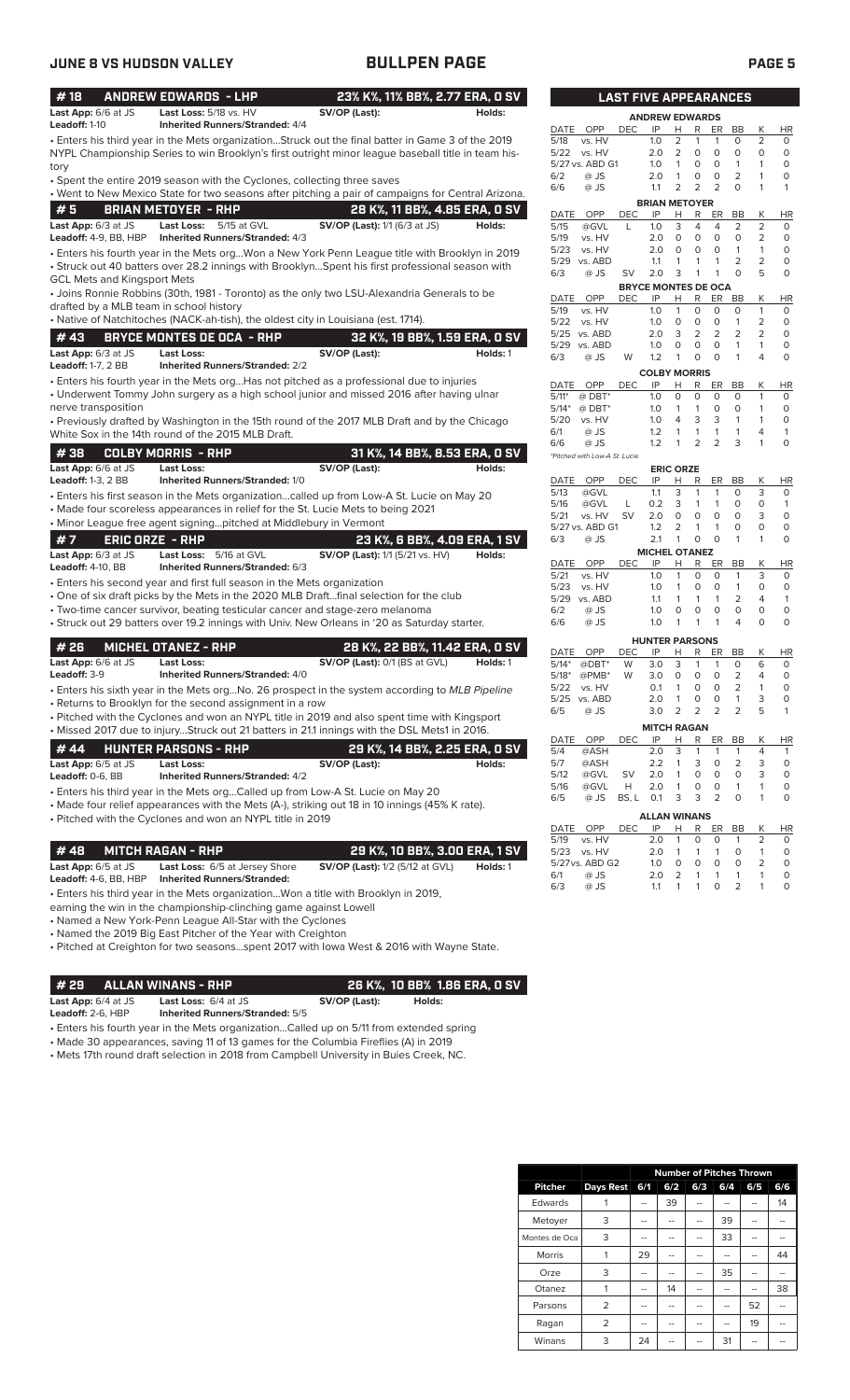### **JUNE 8 VS HUDSON VALLEY HIGH/LOW & CHARTS PAGE 6**

| INDIVIDUAL BATTING HIGHS                                                     |  |  |  |  |  |  |  |  |  |
|------------------------------------------------------------------------------|--|--|--|--|--|--|--|--|--|
|                                                                              |  |  |  |  |  |  |  |  |  |
|                                                                              |  |  |  |  |  |  |  |  |  |
|                                                                              |  |  |  |  |  |  |  |  |  |
|                                                                              |  |  |  |  |  |  |  |  |  |
|                                                                              |  |  |  |  |  |  |  |  |  |
|                                                                              |  |  |  |  |  |  |  |  |  |
|                                                                              |  |  |  |  |  |  |  |  |  |
| Home Runs, Consecutive Games Three games (Ronny Mauricio, 5/7-5/11)          |  |  |  |  |  |  |  |  |  |
|                                                                              |  |  |  |  |  |  |  |  |  |
|                                                                              |  |  |  |  |  |  |  |  |  |
|                                                                              |  |  |  |  |  |  |  |  |  |
|                                                                              |  |  |  |  |  |  |  |  |  |
|                                                                              |  |  |  |  |  |  |  |  |  |
|                                                                              |  |  |  |  |  |  |  |  |  |
|                                                                              |  |  |  |  |  |  |  |  |  |
|                                                                              |  |  |  |  |  |  |  |  |  |
| Most Stolen Bases, Game 1 (9x, last: Francisco Alvarez, 6/3 at Jersey Shore) |  |  |  |  |  |  |  |  |  |
| <b>TEAM BATTING HIGHS</b>                                                    |  |  |  |  |  |  |  |  |  |
|                                                                              |  |  |  |  |  |  |  |  |  |
|                                                                              |  |  |  |  |  |  |  |  |  |
|                                                                              |  |  |  |  |  |  |  |  |  |
|                                                                              |  |  |  |  |  |  |  |  |  |
|                                                                              |  |  |  |  |  |  |  |  |  |
|                                                                              |  |  |  |  |  |  |  |  |  |
|                                                                              |  |  |  |  |  |  |  |  |  |
|                                                                              |  |  |  |  |  |  |  |  |  |
|                                                                              |  |  |  |  |  |  |  |  |  |
|                                                                              |  |  |  |  |  |  |  |  |  |
|                                                                              |  |  |  |  |  |  |  |  |  |
|                                                                              |  |  |  |  |  |  |  |  |  |
|                                                                              |  |  |  |  |  |  |  |  |  |
|                                                                              |  |  |  |  |  |  |  |  |  |
|                                                                              |  |  |  |  |  |  |  |  |  |
|                                                                              |  |  |  |  |  |  |  |  |  |
|                                                                              |  |  |  |  |  |  |  |  |  |
|                                                                              |  |  |  |  |  |  |  |  |  |
|                                                                              |  |  |  |  |  |  |  |  |  |
|                                                                              |  |  |  |  |  |  |  |  |  |
|                                                                              |  |  |  |  |  |  |  |  |  |

### **FIELDING**

Most Errors, Team, Game...............................................................................6 (5/7 at Asheville) Most Errors, Individual, Game.........................2 (5x, last: Jose Mena, 6/4 at Jersey Shore) Most Double Plays Turned, Nine-Inning Game.......................... 3 (5/19 vs. Hudson Valley) Consecutive Errorless Games, Team.

**STARTERS BY POSITION**

**C-** Senger (9), Uriarte (8), Alvarez (5), Mena (5)

**1B-** Genord (21), Ritter (3), Winaker (2), Bohanek (1)

**2B-** Ritter (17), Walters (8), Tiberi (1), Struble (1)

**3B-** Baty (20), Tiberi (7)

ford (1)

**SS-** Mauricio (21), Walters (4), Bohanek (2)

**LF-** Duplantis (20), Tiberi (5), Winaker (1), Ashford (1)

**CF-** Hernandez (10), Mangum (8), Hernandez (8), Molina (4), Ota (2), Duplantis (2), Ash-

**RF-** Molina (9), Ashford (8), Winaker (4), Hernandez (4), Struble (1), Ota (1)

**DH-** Alvarez (5), Baty (4), Tiberi (3), Mauricio (3), Genord (2), Hernandez (2), Senger (2), Mena (2), Ritter (1), Bohanek (1), Mangum (1), Walters (1)

**STARTERS BY BATTING ORDER 1st -** Duplantis (22), Mangum (2), Struble (1), Ashford (1), Tiberi (1)

**2nd -** Ashford (5), Mangum (5), Mauricio (5), Bohanek (4), Winaker (4), Walters (2), Alvarez (2), Tiberi (1)

**3rd -** Mauricio (19), Baty (8)

**4th-** Baty (16), Ritter (6), Alvarez (4), Genord (1)

**5th-** Ritter (9), Alvarez (5), Senger (4), Genord (3), Ashford (3), Ota (2), Hernandez (1)

**6th-** Genord (8), Ritter (6), Senger (3), Hernandez (3), Winaker (2), Ota (1), Tiberi (1), Mena (1), Uriarte (1), Ashford (1)

**7th-** Genord (11), Tiberi (5), Senger (3), Uriarte (3), Walters (2), Winaker (1), Mena (1), Hernandez (1)

**8th-** Hernandez (8), Tiberi (8), Walters (4), Mena (4), Uriarte (2), Senger (1)

**9th-** Molina (13), Walters (5), Hernandez (3), Mangum (2), Uriarte (2), Struble (1), Mena (1)

|             | <b>CATCHERS STEALING</b> |     |            | <b>MULTI-RUN INNINGS</b> |       |                  |  |  |
|-------------|--------------------------|-----|------------|--------------------------|-------|------------------|--|--|
| <b>Name</b> | CS                       | АТТ | <b>PCT</b> | <b>Runs</b>              | Times | Last             |  |  |
| Alvarez     |                          | 9   | 0%         | 6                        |       | 7th, 5/20 vs. HV |  |  |
| Mena        |                          | 3   | 0%         | 5                        |       | 6th, 5/20 vs. HV |  |  |
| Senger      |                          | 10  | 20%        | 3                        | 13    | 1st, 6/6 at JS   |  |  |
| Uriarte     | 6                        | 13  | 55%        |                          | 18    | 6th, 6/6 at JS   |  |  |
| Team        |                          | 37  | 22%        |                          |       |                  |  |  |

|                                                         |    |   | - 2 | $\boldsymbol{A}$ | <b>ALGENT</b> |                            |  |  | 6 7 8 9 10 + TOTALS |
|---------------------------------------------------------|----|---|-----|------------------|---------------|----------------------------|--|--|---------------------|
| OPPONENTS 16   18   26   26   13   15   10   28   6   3 |    |   |     |                  |               |                            |  |  | 156                 |
| <b>BKLYN</b>                                            | 22 | 8 | 11  |                  |               | 14   12   16   16   17   7 |  |  | 129                 |

| INDIVIDUAL PITCHING HIGHS                                                     |
|-------------------------------------------------------------------------------|
|                                                                               |
|                                                                               |
| Most Home Runs Allowed, Game 4 (2x, Jose Butto, 6/6 at Jersey Shore)          |
|                                                                               |
| Most Strikeouts, Game, Reliever5 (2x, Hunter Parsons, 6/5 at Jersey Shore)    |
|                                                                               |
|                                                                               |
| Longest Losing Streak3 games (Oscar Rojas, Jaison Vilera 5/5-present)         |
|                                                                               |
| Most Innings Pitched, Reliever  3.0 (3x, Hunter Parsons, 6/5 at Jersey Shore) |
|                                                                               |
|                                                                               |
|                                                                               |

| TEAM PITCHING HIGHS |                                                                           |
|---------------------|---------------------------------------------------------------------------|
|                     |                                                                           |
|                     |                                                                           |
|                     |                                                                           |
|                     |                                                                           |
|                     |                                                                           |
|                     |                                                                           |
|                     |                                                                           |
|                     |                                                                           |
|                     |                                                                           |
|                     |                                                                           |
|                     |                                                                           |
|                     |                                                                           |
|                     | Most Walks Allowed, Extra Innings 2 (5/23 vs. Hudson Valley - 12 innings) |
|                     |                                                                           |
|                     |                                                                           |
|                     | Most Pitchers Used, Extra Innings 5 (5/23 vs. Hudson Valley - 12 innings) |

|                      |                                             |                             | <b>TEAM MISCELLANEOUS</b>                                                        |  |  |  |  |  |  |
|----------------------|---------------------------------------------|-----------------------------|----------------------------------------------------------------------------------|--|--|--|--|--|--|
|                      |                                             |                             |                                                                                  |  |  |  |  |  |  |
|                      |                                             |                             | Longest Game, Time, Extra-Inning Game 3:24 (5/23 vs. Hudson Valley - 12 innings) |  |  |  |  |  |  |
|                      |                                             |                             | Shortest Game, Time, Nine-Inning Game  2:20 (5/18 vs. Hudson Valley)             |  |  |  |  |  |  |
|                      |                                             |                             |                                                                                  |  |  |  |  |  |  |
|                      |                                             |                             |                                                                                  |  |  |  |  |  |  |
|                      |                                             |                             |                                                                                  |  |  |  |  |  |  |
|                      |                                             |                             |                                                                                  |  |  |  |  |  |  |
|                      |                                             |                             |                                                                                  |  |  |  |  |  |  |
|                      |                                             |                             |                                                                                  |  |  |  |  |  |  |
|                      |                                             |                             |                                                                                  |  |  |  |  |  |  |
|                      |                                             |                             |                                                                                  |  |  |  |  |  |  |
|                      |                                             |                             |                                                                                  |  |  |  |  |  |  |
| <b>NAME</b>          | <b>OUTFIELD ASSISTS [7]</b><br><b>TOTAL</b> | (LAST)                      | RECORD BREAKDOWN                                                                 |  |  |  |  |  |  |
|                      |                                             |                             |                                                                                  |  |  |  |  |  |  |
| Duplantis<br>Ashford | 4<br>1                                      | 5/13 at GVL<br>5/25 vs. ABD |                                                                                  |  |  |  |  |  |  |
| Molina               | 1                                           | 5/21 vs. HV                 |                                                                                  |  |  |  |  |  |  |
| Winaker              | 1                                           | 5/6 at ASH                  |                                                                                  |  |  |  |  |  |  |
|                      |                                             |                             |                                                                                  |  |  |  |  |  |  |
|                      |                                             |                             |                                                                                  |  |  |  |  |  |  |
|                      |                                             |                             |                                                                                  |  |  |  |  |  |  |
|                      |                                             |                             |                                                                                  |  |  |  |  |  |  |
|                      |                                             |                             |                                                                                  |  |  |  |  |  |  |
|                      | <b>UNIFORM RECORDS</b>                      |                             |                                                                                  |  |  |  |  |  |  |
|                      |                                             |                             |                                                                                  |  |  |  |  |  |  |
| <b>Home White</b>    |                                             | $0 - 2$                     |                                                                                  |  |  |  |  |  |  |
| <b>Road Gray</b>     |                                             | $6-11$                      |                                                                                  |  |  |  |  |  |  |
|                      |                                             |                             |                                                                                  |  |  |  |  |  |  |
|                      | <b>Championship Gold</b>                    | $3-5$                       |                                                                                  |  |  |  |  |  |  |
|                      |                                             |                             |                                                                                  |  |  |  |  |  |  |
|                      |                                             |                             |                                                                                  |  |  |  |  |  |  |
|                      |                                             |                             |                                                                                  |  |  |  |  |  |  |
|                      |                                             |                             | Do Not Allow a Home Run5-3                                                       |  |  |  |  |  |  |
|                      |                                             |                             |                                                                                  |  |  |  |  |  |  |
|                      |                                             |                             | Opponent Hits More HRs1-11                                                       |  |  |  |  |  |  |
|                      |                                             |                             |                                                                                  |  |  |  |  |  |  |
|                      |                                             |                             |                                                                                  |  |  |  |  |  |  |
|                      |                                             |                             |                                                                                  |  |  |  |  |  |  |
|                      |                                             |                             |                                                                                  |  |  |  |  |  |  |
|                      |                                             |                             |                                                                                  |  |  |  |  |  |  |
|                      |                                             |                             |                                                                                  |  |  |  |  |  |  |
|                      |                                             |                             |                                                                                  |  |  |  |  |  |  |
|                      |                                             |                             | Opponent Scores First4-10                                                        |  |  |  |  |  |  |
|                      |                                             |                             |                                                                                  |  |  |  |  |  |  |
|                      |                                             |                             |                                                                                  |  |  |  |  |  |  |
|                      |                                             |                             |                                                                                  |  |  |  |  |  |  |
|                      |                                             |                             |                                                                                  |  |  |  |  |  |  |
|                      |                                             |                             |                                                                                  |  |  |  |  |  |  |
|                      |                                             |                             |                                                                                  |  |  |  |  |  |  |
|                      |                                             |                             |                                                                                  |  |  |  |  |  |  |
|                      |                                             |                             |                                                                                  |  |  |  |  |  |  |
|                      |                                             |                             |                                                                                  |  |  |  |  |  |  |
|                      |                                             |                             |                                                                                  |  |  |  |  |  |  |
|                      | <b>EJECTIONS</b>                            |                             |                                                                                  |  |  |  |  |  |  |
| Name                 | <b>Umpire</b>                               | Date                        |                                                                                  |  |  |  |  |  |  |

| <b>MISC. WINS</b>                   |  |
|-------------------------------------|--|
| Come from Behind Wins 4 (6/3 at JS) |  |
| Wins in Last At-Bat 1(5/23 vs. HV)  |  |
| Walk-off Wins  1(5/23 vs. HV)       |  |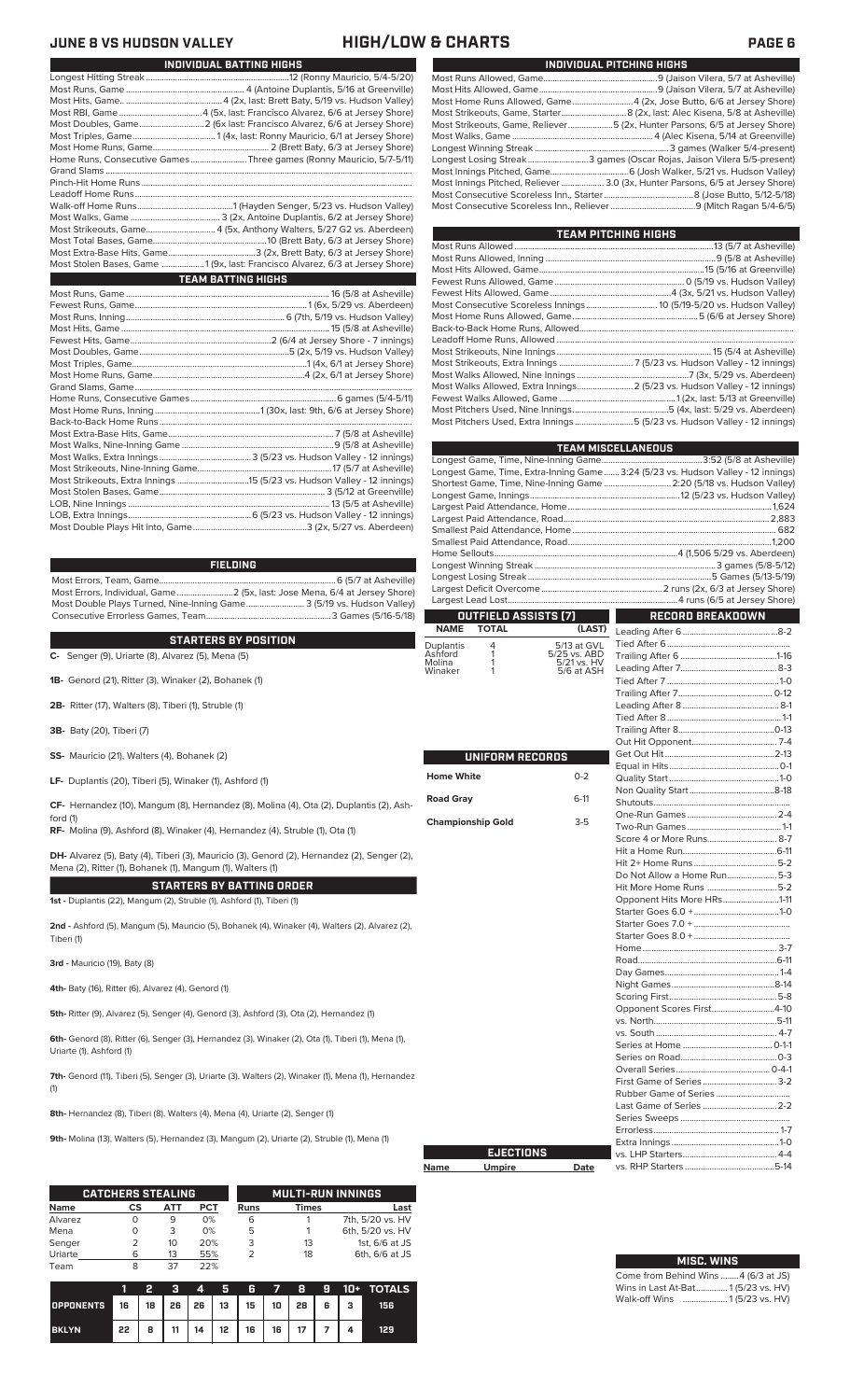7/10 56 at Hudson Valley 6:05 p.m. 7/11 57 at Hudson Valley 4:35 p.m.

## **JUNE 8 VS HUDSON VALLEY GAME BY GAME RESULTS PAGE 7**

|              | <b>GAME-BY-GAME RESULTS</b> |                                              |                        |                |                |                  |                  |                                                                         |                                               |                             |              |                   |
|--------------|-----------------------------|----------------------------------------------|------------------------|----------------|----------------|------------------|------------------|-------------------------------------------------------------------------|-----------------------------------------------|-----------------------------|--------------|-------------------|
| <b>DATE</b>  | GM#                         | OPPONENT                                     | W-L/TIME SCORE         |                | <b>RECORD</b>  | POSITION         | GA/GB            | <b>WINNING PITCHER</b>                                                  | <b>LOSING PITCHER</b>                         | <b>SAVE</b>                 | <b>TIME</b>  | <b>ATTENDANCE</b> |
| 5/4          | $\mathbf{1}$                | at Asheville                                 | W                      | $8 - 2$        | $1-0$          | T <sub>1st</sub> | $+1$             | Josh Walker (1-0)                                                       | Blair Henley (0-1)                            |                             | 3:16         | 1,200             |
| 5/5          | $\overline{2}$              | at Asheville                                 | L                      | $6-1$          | $1 - 1$        | T <sub>2nd</sub> | $-1$             | Chandler Casey (1-0)                                                    | Jose Butto (1-0)                              |                             | 3:26         | 1,200             |
| 5/6          | 3                           | at Asheville                                 | L                      | $11 - 4$       | $1 - 2$        | T3rd             | $-2$             | Matt Ruppenthal (1-0)                                                   | Oscar Rojas (0-1)                             |                             | 3:10         | 1,200             |
| 5/7          | 4                           | at Asheville                                 | L                      | $13 - 7$       | $1 - 3$        | T3rd             | -3               | R.J. Freure (1-0)                                                       | Jaison Vilera (0-1)                           |                             | 3:44         | 1,200             |
| 5/8          | 5                           | at Asheville                                 | W                      | $16-12$        | $2 - 3$        | T3rd             | -3               | Alec Kisena (1-0)                                                       | Juan Pablo Lopez (1-0)                        |                             | 3:52         | 1,200             |
| 5/9          |                             | at Asheville                                 |                        |                |                |                  |                  | Cancelled due to non-COVID-related illness                              |                                               |                             |              |                   |
| 5/10<br>5/11 | 6                           | OFF DAY<br>at Greenville                     | W                      | $6-1$          | $3-3$          | 2nd              | $-2.5$           | Josh Walker (2-0)                                                       | Jay Groome (0-2)                              |                             | 3:00         | 1,995             |
| 5/12         | 7                           | at Greenville                                | W                      | $3-2$          | $4 - 3$        | 2 <sub>nd</sub>  | $-1.5$           | Brian Metoyer (1-0)                                                     | Yusniel Padron-Artilles (0-2)                 | Mitch Ragan (1)             | 3:14         | 1,819             |
| 5/13         | 8                           | at Greenville                                | L                      | $8 - 2$        | $4 - 4$        | 2nd              | $-2.5$           | Chris Murphy (1-1)                                                      | Oscar Rojas (0-2)                             |                             | 3:21         | 2,485             |
| 5/14         | 9                           | at Greenville                                | L                      | $5-1$          | $4 - 5$        | 4th              | $-2.5$           | Brayan Bello (2-0)                                                      | Alec Kisena (1-1)                             |                             | 2:54         | 2,732             |
| 5/15         | 10                          | at Greenville                                | L                      | $8 - 4$        | $4-6$          | 4th              | $-3.5$           | Yorvin Pantoja (1-0)                                                    | Brian Metoyer (1-1)                           |                             | 2:52         | 2,883             |
| 5/16         | 11                          | at Greenville                                | L                      | $10-9$         | $4 - 7$        | 4th              | $-3.5$           | Jake Wallace (1-0)                                                      | Eric Orze (0-1)                               |                             | 3:09         | 2,818             |
| 5/17         |                             | OFF DAY                                      |                        |                |                |                  |                  |                                                                         |                                               |                             |              |                   |
| 5/18         | 12                          | <b>Hudson Valley</b>                         | г                      | $4 - 3$        | $4 - 8$        | 5th              | $-4.5$           | Zach Greene (1-1)                                                       | Andrew Edwards (0-1)                          |                             | 2:29         | 1,315             |
| 5/19         | 13                          | <b>Hudson Valley</b>                         | W                      | $14-0$         | $5-8$          | 5th              | $-3.5$           | Allan Winans (1-0)                                                      | Jhony Brito (0-1)                             |                             | 3:01         | 810               |
| 5/20<br>5/21 | 14<br>15                    | <b>Hudson Valley</b><br><b>Hudson Valley</b> | г<br>W                 | $6-1$<br>$4-1$ | $5-9$<br>$6-9$ | 5th<br>5th       | $-3.5$<br>$-3.5$ | Luis Medina (2-0)<br>Josh Walker (3-0)                                  | Jaison Vilera (0-2)<br>Josh Maciejewski (2-1) | Eric Orze (1)               | 2:42<br>2:33 | 682<br>998        |
| 5/22         | 16                          | <b>Hudson Valley</b>                         | г                      | $5-3$          | $6-10$         | 5th              | $-4.5$           | Ken Waldichuk (1-0)                                                     | Cam Opp (0-1)                                 |                             | 3:14         | 1,624             |
| 5/23         | 17                          | <b>Hudson Valley</b>                         | W                      | $6-5(12)$      | $7-10$         | 5th              | $-3.5$           | Josh Hejka (1-0)                                                        | Zach Greene (1-2)                             |                             | 3:24         | 1,261             |
| 5/24         |                             | OFF DAY                                      |                        |                |                |                  |                  |                                                                         |                                               |                             |              |                   |
| 5/25         | 18                          | Aberdeen                                     | г                      | $8-1$          | $7 - 11$       | 5th              | $-4.5$           | Drew Rom (2-0)                                                          | Oscar Rojas (0-3)                             |                             | 2:52         | 861               |
| 5/26         | 19                          | Aberdeen                                     |                        |                |                |                  |                  | 5/26 game postponed due to rain, makeup scheduled for doubleheader 5/27 |                                               |                             |              |                   |
| 5/27         | 19                          | Aberdeen                                     | г                      | $6-2(7)$       | $7-12$         | 5th              | $-5.5$           | Grayson Rodriguez (3-0)                                                 | Jaison Vilera (0-3)                           |                             | 2:14         |                   |
|              | 20                          | Aberdeen                                     | г                      | $10-1(7)$      | $7-13$         | 5th              | $-6.5$           | Morgan McSweeney (2-0)                                                  | Cam Opp (0-2)                                 |                             | 2:37         | 926               |
| 5/28         | 21                          | Aberdeen                                     |                        |                |                |                  |                  | 5/28 game postponed due to rain, makeup scheduled for doubleheader 8/25 |                                               |                             |              |                   |
| 5/29         | 21<br>22                    | Aberdeen                                     | L                      | $4-1$          | $7-14$         | 5th              | $-7.5$           | <b>Garrett Stallings (3-1)</b>                                          | Alec Kisena (1-2)                             | <b>Connor Gillispie (1)</b> | 2:52         | 1,509             |
| 5/30<br>5/31 |                             | Aberdeen<br>OFF DAY                          |                        |                |                |                  |                  | 5/30 game posted to a later date to be determined                       |                                               |                             |              |                   |
|              |                             |                                              |                        |                |                |                  |                  | MAY [7-14]                                                              |                                               |                             |              |                   |
| 6/1          | 22                          | at Jersey Shore                              | W                      | $11-5$         | $8-14$         | T4th             | $-7.5$           | Jose Butto (1-1)                                                        | Josh Hendrickson (0-1)                        |                             | 3:03         | 2,077             |
| 6/2          | 23                          | at Jersey Shore                              | L                      | $4-1$          | $8 - 15$       | 5th              | $-8.5$           | Carlo Reyes (1-0)                                                       | Justin Lasko (0-1)                            | Blake Brown (1)             | 2:44         | 1,591             |
| 6/3          | 24                          | at Jersey Shore                              | W                      | $6 - 4$        | $9 - 15$       | 4th              | $-8.5$           | Bryce Montes de Oca (1-0)                                               | Jack Perkins (0-1)                            | Brian Metoyer (1)           | 3:15         | 1,473             |
| 6/4          | 25                          | at Jersey Shore                              | L                      | $5-4(7)$       | $9-16$         | 5th              | $-9.0$           | Aneurys Zabala (2-2)                                                    | Allan Winans (1-1)                            |                             | 2:12         | 2,399             |
| 6/5          | 26                          | at Jersey Shore                              | L                      | $5-4$          | $9 - 17$       | 5th              | $-9.0$           | Mike Adams (1-1)                                                        | Mitch Ragan (0-1)                             |                             | 2:36         | 2,122             |
| 6/6          | 27                          | at Jersey Shore                              | L                      | $11-6$         | $9-18$         | 5th              | $-9.5$           | Nick Lackney (1-0)                                                      | Jose Butto (1-2)                              |                             | 3:31         | 2,041             |
| 6/7<br>6/8   | 28                          | OFF DAY<br><b>Hudson Valley</b>              | 6:30 p.m.              |                |                |                  |                  |                                                                         |                                               |                             |              |                   |
| 6/9          | 29                          | <b>Hudson Valley</b>                         | 6:30 p.m.              |                |                |                  |                  |                                                                         |                                               |                             |              |                   |
| 6/10         | 30                          | <b>Hudson Valley</b>                         | 6:30 p.m.              |                |                |                  |                  |                                                                         |                                               |                             |              |                   |
| 6/11         | 31                          | <b>Hudson Valley</b>                         | 7:00 p.m.              |                |                |                  |                  |                                                                         |                                               |                             |              |                   |
| 6/12         | 32                          | <b>Hudson Valley</b>                         | 4:00 p.m.              |                |                |                  |                  |                                                                         |                                               |                             |              |                   |
| 6/13         | 33                          | <b>Hudson Valley</b>                         | 1:00 p.m.              |                |                |                  |                  |                                                                         |                                               |                             |              |                   |
| 6/14         |                             | OFF DAY                                      |                        |                |                |                  |                  |                                                                         |                                               |                             |              |                   |
| 6/15         | 34                          | at Wilmington                                | 7:05 p.m.              |                |                |                  |                  |                                                                         |                                               |                             |              |                   |
| 6/16<br>6/17 | 35<br>36                    | at Wilmington<br>at Wilmington               | 7:05 p.m.<br>7:05 p.m. |                |                |                  |                  |                                                                         |                                               |                             |              |                   |
| 6/18         | 37                          | at Wilmington                                | 7:05 p.m.              |                |                |                  |                  |                                                                         |                                               |                             |              |                   |
| 6/19         | 38                          | at Wilmington                                | 6:05 p.m.              |                |                |                  |                  |                                                                         |                                               |                             |              |                   |
| 6/20         | 39                          | at Wilmington                                | 1:05 p.m.              |                |                |                  |                  |                                                                         |                                               |                             |              |                   |
| 6/21         |                             | OFF DAY                                      |                        |                |                |                  |                  |                                                                         |                                               |                             |              |                   |
| 6/22         | 40                          | <b>Jersey Shore</b>                          | 6:30 p.m.              |                |                |                  |                  |                                                                         |                                               |                             |              |                   |
| 6/23         | 41                          | <b>Jersey Shore</b>                          | 6:30 p.m.              |                |                |                  |                  |                                                                         |                                               |                             |              |                   |
| 6/24         | 42                          | <b>Jersey Shore</b>                          | 6:30 p.m.              |                |                |                  |                  |                                                                         |                                               |                             |              |                   |
| 6/25<br>6/26 | 43<br>44                    | <b>Jersey Shore</b>                          | 7:00 p.m.              |                |                |                  |                  |                                                                         |                                               |                             |              |                   |
| 6/27         | 45                          | <b>Jersey Shore</b><br><b>Jersey Shore</b>   | 6:00 p.m.<br>4:00 p.m. |                |                |                  |                  |                                                                         |                                               |                             |              |                   |
| 6/28         |                             | OFF DAY                                      |                        |                |                |                  |                  |                                                                         |                                               |                             |              |                   |
| 6/29         | 46                          | at Aberdeen                                  | 7:05 p.m.              |                |                |                  |                  |                                                                         |                                               |                             |              |                   |
| 6/30         | 47                          | at Aberdeen                                  | 7:05 p.m.              |                |                |                  |                  |                                                                         |                                               |                             |              |                   |
|              |                             |                                              |                        |                |                |                  |                  | <b>JUNE [2-4]</b>                                                       |                                               |                             |              |                   |
| 7/1          | 48                          | at Aberdeen                                  | 7:05 p.m.              |                |                |                  |                  |                                                                         |                                               |                             |              |                   |
| 7/2          | 49                          | at Aberdeen                                  | 7:05 p.m.              |                |                |                  |                  |                                                                         |                                               |                             |              |                   |
| 7/3          | 50<br>51                    | at Aberdeen<br>at Aberdeen                   | 6:05 pm.               |                |                |                  |                  |                                                                         |                                               |                             |              |                   |
| 7/4<br>7/5   |                             | OFF DAY                                      | 2:05 p.m.              |                |                |                  |                  |                                                                         |                                               |                             |              |                   |
| 7/6          | 52                          | at Hudson Valley                             | 7:05 p.m.              |                |                |                  |                  |                                                                         |                                               |                             |              |                   |
| 7/7          | 53                          | at Hudson Valley                             | 7:05 p.m.              |                |                |                  |                  |                                                                         |                                               |                             |              |                   |
| 7/8          | 54                          | at Hudson Valley                             | 7:05 p.m.              |                |                |                  |                  |                                                                         |                                               |                             |              |                   |
| 7/9          | 55                          | at Hudson Valley                             | 7:05 p.m.              |                |                |                  |                  |                                                                         |                                               |                             |              |                   |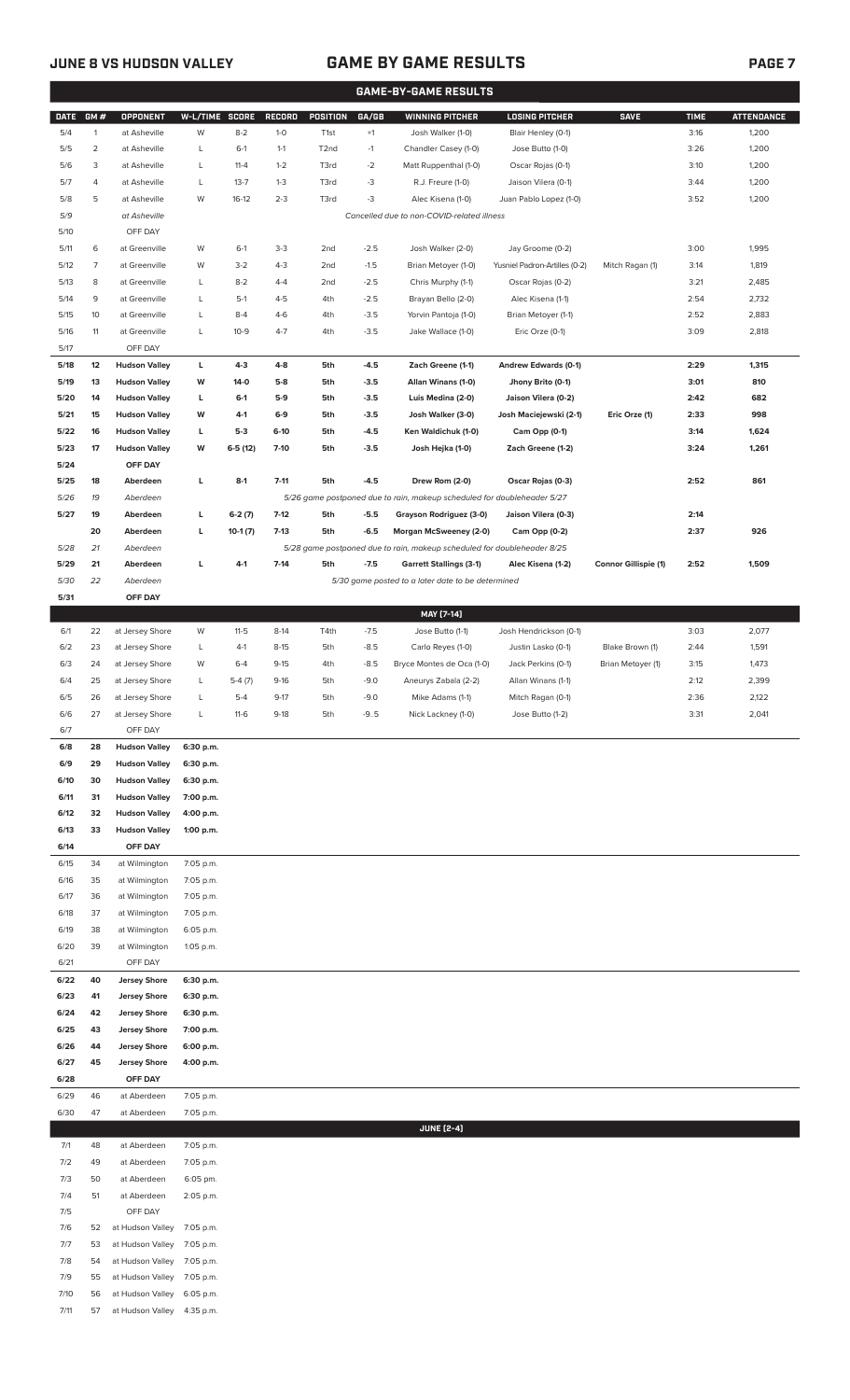## **JUNE 8 VS HUDSON VALLEY GAME-BY-GAME PAGE 8**

| <b>DATE</b> | GM# | OPPONENT                   | W-L/TIME SCORE | RECORD<br>POSITION<br>GA/GB | <b>WINNING PITCHER</b> | <b>LOSING PITCHER</b> | <b>SAVE</b> | <b>TIME</b> | <b>ATTENDANCE</b> |
|-------------|-----|----------------------------|----------------|-----------------------------|------------------------|-----------------------|-------------|-------------|-------------------|
| 7/12        |     | OFF DAY                    |                |                             |                        |                       |             |             |                   |
| 7/13        | 59  | <b>Jersey Shore</b>        | 6:30 p.m.      |                             |                        |                       |             |             |                   |
| 7/14        | 60  | <b>Jersey Shore</b>        | 6:30 p.m.      |                             |                        |                       |             |             |                   |
| 7/15        | 61  | <b>Jersey Shore</b>        | 6:30 p.m.      |                             |                        |                       |             |             |                   |
| 7/16        | 62  | <b>Jersey Shore</b>        | 7:00 p.m.      |                             |                        |                       |             |             |                   |
| 7/17        | 63  | <b>Jersey Shore</b>        | 6:00 p.m.      |                             |                        |                       |             |             |                   |
| 7/18        | 64  | <b>Jersey Shore</b>        | 4:00 p.m.      |                             |                        |                       |             |             |                   |
| 7/19        |     | OFF DAY                    |                |                             |                        |                       |             |             |                   |
| 7/20        | 65  | Wilmington                 | 6:30 p.m.      |                             |                        |                       |             |             |                   |
| 7/21        | 66  | Wilmington                 | 6:30 p.m.      |                             |                        |                       |             |             |                   |
| 7/22        | 67  | Wilmington                 | 6:30 p.m.      |                             |                        |                       |             |             |                   |
| 7/23        | 68  | Wilmington                 | 7:00 p.m.      |                             |                        |                       |             |             |                   |
| 7/24        | 69  | Wilmington                 | 6:00 p.m.      |                             |                        |                       |             |             |                   |
|             |     |                            |                |                             |                        |                       |             |             |                   |
| 7/25        | 70  | Wilmington                 | 4:00 p.m.      |                             |                        |                       |             |             |                   |
| 7/26        |     | OFF DAY                    |                |                             |                        |                       |             |             |                   |
| 7/27        | 71  | at Jersey Shore            | 7:05 p.m.      |                             |                        |                       |             |             |                   |
| 7/28        | 72  | at Jersey Shore            | 7:05 p.m.      |                             |                        |                       |             |             |                   |
| 7/29        | 73  | at Jersey Shore            | 7:05 p.m.      |                             |                        |                       |             |             |                   |
| 7/30        | 74  | at Jersey Shore            | 7:05 p.m.      |                             |                        |                       |             |             |                   |
| 7/31        | 75  | at Jersey Shore            | 7:05 p.m.      |                             |                        |                       |             |             |                   |
|             |     |                            |                |                             | JULY (0-0)             |                       |             |             |                   |
| 8/1         | 76  | at Jersey Shore            | 1:05 p.m.      |                             |                        |                       |             |             |                   |
| 8/2         |     | OFF DAY                    |                |                             |                        |                       |             |             |                   |
| 8/3         | 77  | <b>Hudson Valley</b>       | 6:30 p.m.      |                             |                        |                       |             |             |                   |
| 8/4         | 78  | <b>Hudson Valley</b>       | 6:30 p.m.      |                             |                        |                       |             |             |                   |
| 8/5         | 79  | <b>Hudson Valley</b>       | 6:30 p.m.      |                             |                        |                       |             |             |                   |
| 8/6         | 80  | <b>Hudson Valley</b>       | 7:00 p.m.      |                             |                        |                       |             |             |                   |
| 8/7         | 81  | <b>Hudson Valley</b>       | 6:00 p.m.      |                             |                        |                       |             |             |                   |
| 8/8         | 82  | <b>Hudson Valley</b>       | 4:00 p.m.      |                             |                        |                       |             |             |                   |
| 8/9         |     | OFF DAY                    |                |                             |                        |                       |             |             |                   |
| 8/10        | 83  | at Wilmington              | 7:05 p.m.      |                             |                        |                       |             |             |                   |
| 8/11        | 84  | at Wilmington              | 7:05 p.m.      |                             |                        |                       |             |             |                   |
| 8/12        | 85  | at Wilmington              | 7:05 p.m.      |                             |                        |                       |             |             |                   |
| 8/13        | 86  | at Wilmington              | 7:05 p.m.      |                             |                        |                       |             |             |                   |
| 8/14        | 87  | at Wilmington              | 6:05 p.m.      |                             |                        |                       |             |             |                   |
|             |     | at Wilmington              |                |                             |                        |                       |             |             |                   |
| 8/15        | 88  |                            | 1:05 p.m.      |                             |                        |                       |             |             |                   |
| 8/16        |     | OFF DAY                    |                |                             |                        |                       |             |             |                   |
| 8/17        | 89  | at Hudson Valley 7:05 p.m. |                |                             |                        |                       |             |             |                   |
| 8/18        | 90  | at Hudson Valley           | 7:05 p.m.      |                             |                        |                       |             |             |                   |
| 8/19        | 91  | at Hudson Valley           | 7:05 p.m.      |                             |                        |                       |             |             |                   |
| 8/20        | 92  | at Hudson Valley           | 7:05 p.m.      |                             |                        |                       |             |             |                   |
| 8/21        | 93  | at Hudson Valley           | 6:05 p.m.      |                             |                        |                       |             |             |                   |
| 8/22        | 94  | at Hudson Valley           | 4:35 p.m.      |                             |                        |                       |             |             |                   |
| 8/23        |     | OFF DAY                    |                |                             |                        |                       |             |             |                   |
| 8/24        | 95  | Aberdeen                   | 6:30 p.m.      |                             |                        |                       |             |             |                   |
| 8/25        | 96  | Aberdeen                   | 5:00 p.m.      |                             |                        |                       |             |             |                   |
|             | 97  | Aberdeen                   | DH             |                             |                        |                       |             |             |                   |
| 8/26        | 98  | Aberdeen                   | 6:30 p.m.      |                             |                        |                       |             |             |                   |
| 8/27        | 99  | Aberdeen                   | 7:00 p.m.      |                             |                        |                       |             |             |                   |
| 8/28        | 100 | Aberdeen                   | 6:00 p.m.      |                             |                        |                       |             |             |                   |
| 8/29        | 101 | Aberdeen                   | 4:00 p.m.      |                             |                        |                       |             |             |                   |
| 8/30        |     | OFF DAY                    |                |                             |                        |                       |             |             |                   |
| 8/31        | 102 | Wilmington                 | 6:30 p.m.      |                             |                        |                       |             |             |                   |
|             |     |                            |                |                             | AUGUST (0-0)           |                       |             |             |                   |
| 9/1         | 103 | Wilmington                 | 6:30 p.m.      |                             |                        |                       |             |             |                   |
| 9/2         | 104 | Wilmington                 | 6:30 p.m.      |                             |                        |                       |             |             |                   |
| 9/3         | 105 | Wilmington                 | 7:00 p.m.      |                             |                        |                       |             |             |                   |
| 9/4         | 106 | Wilmington                 | 6:00 p.m.      |                             |                        |                       |             |             |                   |
| 9/5         | 107 | Wilmington                 | 4:00 p.m.      |                             |                        |                       |             |             |                   |
| 9/6         |     | OFF DAY                    |                |                             |                        |                       |             |             |                   |
| 9/7         | 108 | at Hudson Valley           | 7:05 p.m.      |                             |                        |                       |             |             |                   |
|             |     |                            |                |                             |                        |                       |             |             |                   |
| 9/8         | 109 | at Hudson Valley           | 7:05 p.m.      |                             |                        |                       |             |             |                   |
| 9/9         | 110 | at Hudson Valley           | 7:05 p.m.      |                             |                        |                       |             |             |                   |
| 9/10        | 111 | at Hudson Valley           | 7:05 p.m.      |                             |                        |                       |             |             |                   |
| 9/11        | 112 | at Hudson Valley           | 6:05 p.m.      |                             |                        |                       |             |             |                   |
| 9/12        | 113 | at Hudson Valley           | 4:35 p.m.      |                             |                        |                       |             |             |                   |
| 9/13        |     | OFF DAY                    |                |                             |                        |                       |             |             |                   |
| 9/14        | 114 | <b>Jersey Shore</b>        | 6:30 p.m.      |                             |                        |                       |             |             |                   |
| 9/15        | 115 | <b>Jersey Shore</b>        | 6:30 p.m.      |                             |                        |                       |             |             |                   |
| 9/16        | 116 | <b>Jersey Shore</b>        | 6:30 p.m.      |                             |                        |                       |             |             |                   |
| 9/17        | 117 | <b>Jersey Shore</b>        | 7:00 p.m.      |                             |                        |                       |             |             |                   |
| 9/18        | 118 | <b>Jersey Shore</b>        | 4:00 p.m.      |                             |                        |                       |             |             |                   |
| 9/19        | 119 | <b>Jersey Shore</b>        | 1:00 p.m.      |                             |                        |                       |             |             |                   |

**SEPTEMBER (0-0)**